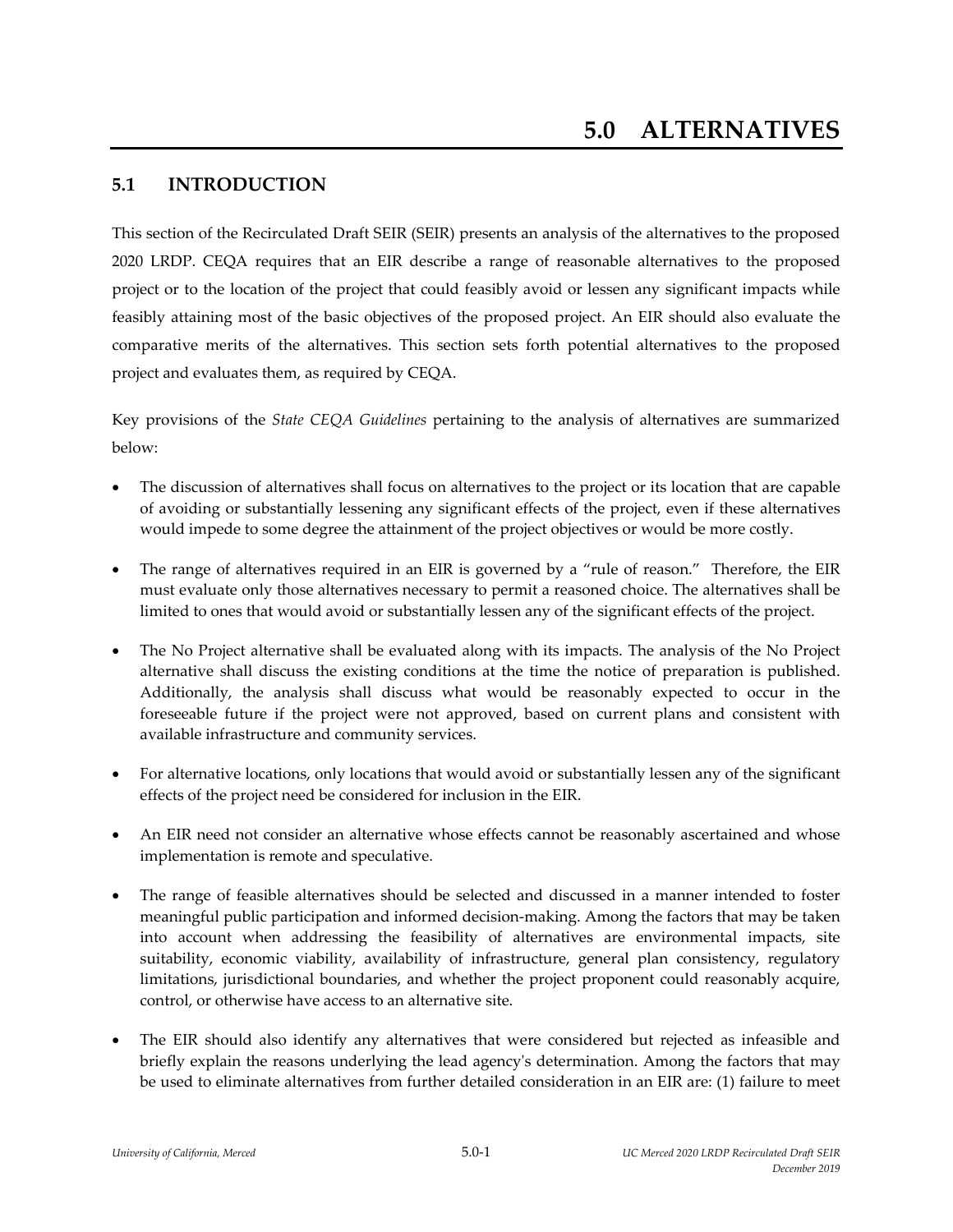most of the basic project objectives; (2) infeasibility; or (3) inability to avoid significant environmental impacts.

 The description of each alternative must be sufficient to allow meaningful evaluation and comparison with the proposed project. The lead agency must also identify the environmentally superior alternative in the Draft EIR.

## **5.2 PROJECT HISTORY**

In 1988, The Regents of the University of California (The Regents) authorized the President of the University to initiate planning for additional campuses to accommodate the student population expected in the latter part of the 20<sup>th</sup> century and into the 21<sup>st</sup> century. In 1990, The Regents further determined that the search for the site of the first new campus should focus on the central portion of the Central Valley, specifically the San Joaquin Valley, which was not served by a University of California (UC) campus and where the average university attendance rates for high school graduates were much lower than the state average. More than 85 sites in the Central Valley were considered and, based on a number of factors including but not limited to demographics, transportation, and access to amenities, the University narrowed the list to 20 candidate sites in 1990. In the same year, based on additional evaluation the University further narrowed the potential locations to eight proposed sites. In 1991, three of the eight sites were selected for further analysis and environmental review.

A programmatic EIR was then prepared that presented the impacts from the development of a campus at any of the three sites. That EIR, titled the Site Selection EIR (SCH No. 1994022033), was certified by The Regents in 1995, and the Lake Yosemite site in eastern Merced County was selected by The Regents as the potential location for the development of the 10<sup>th</sup> UC campus and an associated, contiguous, and supporting community (University Community). The site was located within a 7,000-acre property owned by the Virginia Smith Trust (VST). Within the VST property, the campus site was identified in the Site Selection EIR as 2,000 acres in the northwestern portion of the property and consisted of rolling hills and grasslands. In 2000–01, the University and Merced County commenced the planning and environmental review of the development of the campus and the University Community at the Lake Yosemite site. Concurrent with the planning process, the University initiated early consultation with federal and state regulatory agencies to help expedite the permitting of the proposed campus project. In response to input from the agencies and public concern regarding the potential impact on vernal pools and biological resources from siting the campus on the original 2,000-acre site, in late 2000, the University adjusted the campus site to occupy the southwestern portion of the VST property. This shift in the location of the campus also entailed the relocation of the adjacent University Community to the south of and outside of the VST property. This shift reduced impacts to vernal pools and biological resources by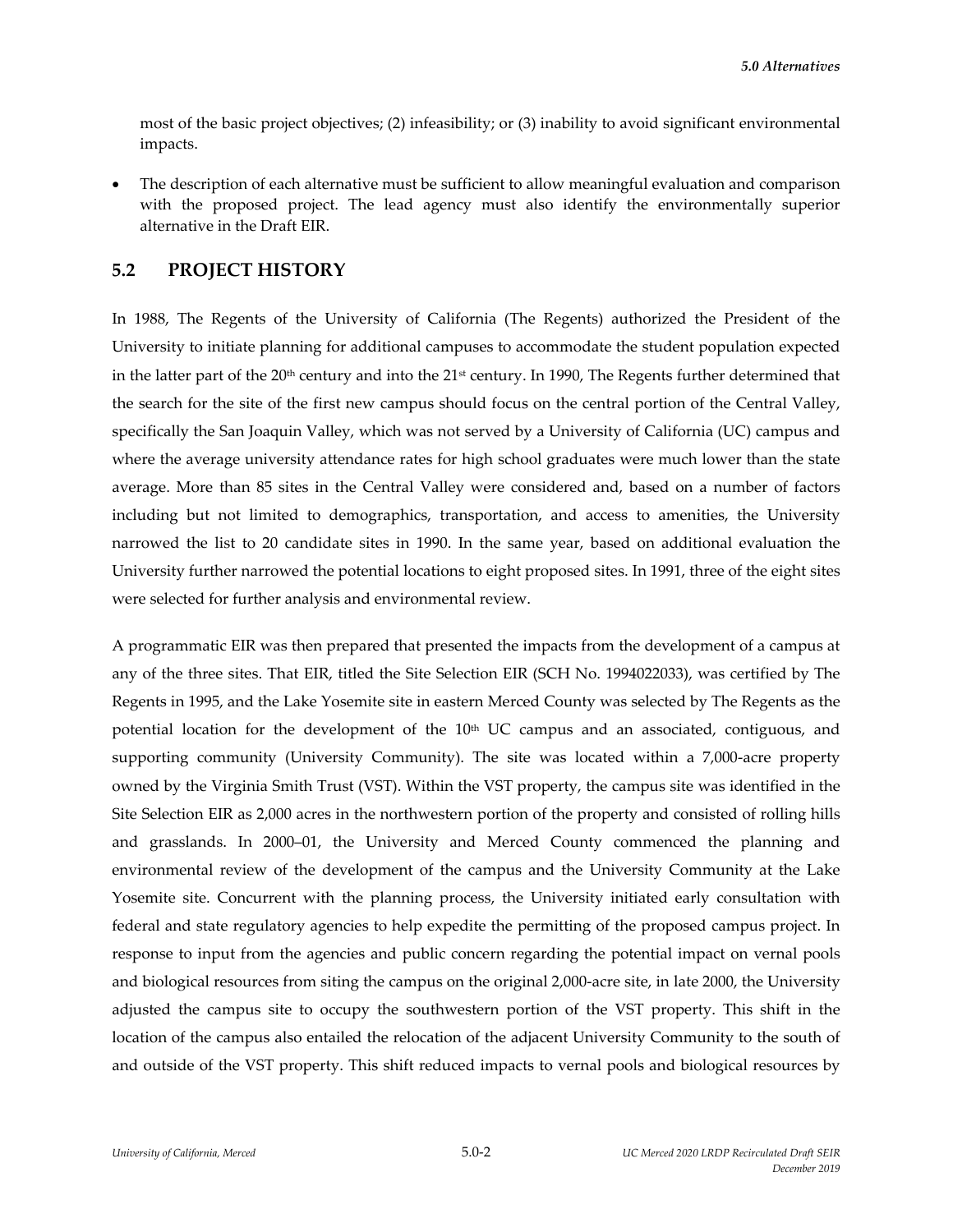approximately 90 percent and the relocation also resulted in a significant reduction of about 750 acres in the size of both the campus and the University Community.

In 2001 and 2002, the University prepared a Long Range Development Plan (LRDP) to guide the development of the campus at this site, which was located immediately adjacent to Lake Yosemite Regional Park and prepared an EIR to evaluate and disclose the program-level impacts from the implementation of the proposed LRDP. The 910-acre campus site included an existing 200-acre golf course, about 100 acres of which were developed with a clubhouse, roads, and parking and did not contain any wetlands or other sensitive resources. This area was identified as the location of the first phase of campus facilities and was analyzed at a project‐level in the 2002 LRDP EIR. At the same time, Merced County commenced the preparation of a University Community Plan (UCP) to guide the development of the University Community and designate the site in its General Plan for this use, and the preparation of an EIR for the UCP.

The UC Merced 2002 LRDP EIR evaluated 10 on‐site alternatives and 8 off‐site alternatives to the proposed project. It also provided updated information regarding five alternatives that were previously evaluated in the Site Selection EIR and demonstrated that even with more information available at that time regarding the proposed campus, none of those previously considered alternative locations for the campus were feasible. In 2002, The Regents approved the location of the campus on the 910‐acre site adjacent to Lake Yosemite Regional Park, including the development of Phase 1 facilities on the former golf course site.

Upon approval of the 2002 LRDP, the University submitted a Section 404 permit application to the U.S. Army Corps of Engineers (USACE) to obtain authorization to fill wetlands and other waters of the U.S. located on the campus site and the northern portion of the adjacent University Community. The USACE initiated the NEPA process in 2002. Prior to completion of a Draft EIS evaluating the proposed action, the University held a series of meetings with the USACE, U.S. EPA, USFWS, and Merced County to determine whether an additional alternative could be developed that avoided additional wetlands while addressing the University's concerns about the practicability of the alternatives suggested by the USACE. These meetings resulted in the development of a revised footprint for the Campus and University Community, which underwent additional refinement in coordination with a coalition of environmental groups. This refined footprint, which included an 815‐acre campus site and an 833‐acre University Community North site, then became the Proposed Action that was evaluated in a joint EIS/EIR prepared by the University and the USACE in 2008 and 2009. The 2009 LRDP EIS/EIR included the evaluation of two on-site and two off-site alternatives. It also included a project-level analysis of the environmental impacts from the development of Phase 2 of the campus. The EIS/EIR was certified in March 2009. Since 2009, campus development has been guided by the 2009 LRDP. In 2013, and in 2017, the University prepared two addenda to the 2009 LRDP EIS/EIR to modify the land use plan for the campus and make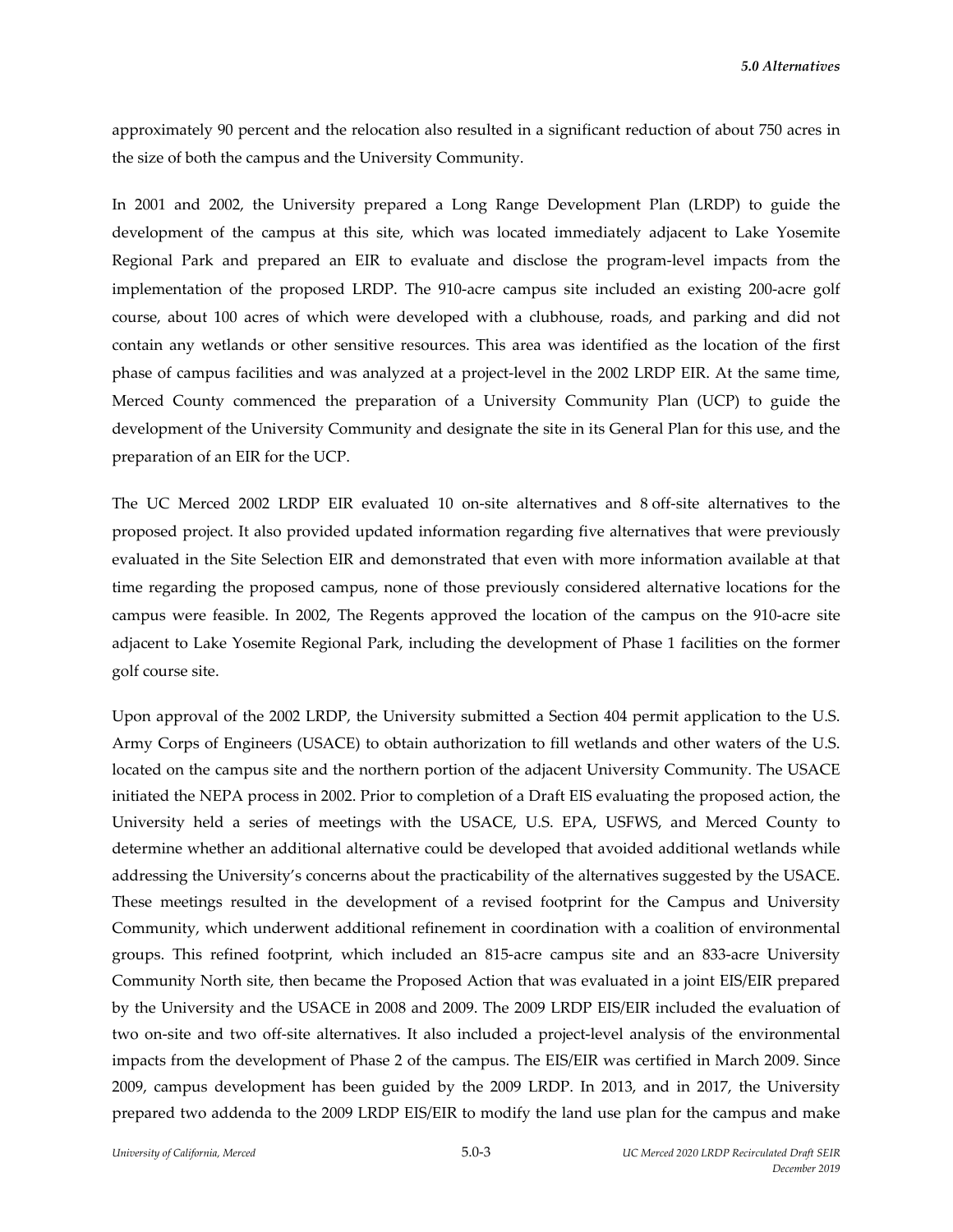other changes to the previously approved Phase 2 campus project to accommodate what is now known as UC Merced 2020 Project.

## **5.3 PROJECT OBJECTIVES AND IMPACTS**

To develop and evaluate project alternatives, the University, as Lead Agency, considered the project objectives and reviewed the significant impacts of the proposed project, identified those impacts that could be substantially avoided or reduced through an alternative, and determined the appropriate range of alternatives to be analyzed.

## **5.3.1 Project Objectives**

As stated in **Section 3.0, Project Description**, the overarching project objective is to continue the growth of UC Merced as a premier research university, consistent with the University of California's mission of teaching, research, and service excellence, and to provide an up‐to‐date land use plan to guide the physical planning and development of the next phase of projected campus growth from about 10,000 to 15,000 students, as well as to establish a paradigm for the campus' character.

The following are the specific project objectives that will facilitate accomplishment of the overarching project objective:

- Provide the physical planning framework to guide development that would be needed to accommodate anticipated increases in enrollment demand for the University of California system, both short‐term and long‐term.
- Reduce the costs of the next phase of campus development.
- Plan for a compact, pedestrian-oriented campus that reduces the need for new infrastructure.
- Plan and develop the campus to facilitate faculty‐student interaction, ease and enjoyment of use of academic facilities, and an environment conducive to learning.
- Offer attractive and centrally located on-campus housing, consistent with UC-wide student housing policies.
- Provide opportunities for on‐campus academic field research.
- Provide sufficient athletic facilities to offer high quality NCAA, recreational, and club athletic programs commensurate with other premier universities.
- To the extent practicable, plan and develop the campus with sustainable design by incorporating energy efficiency, water conservation, protection of biological resources, waste reduction and minimization, on‐site stormwater management, and reduced dependence on automobiles.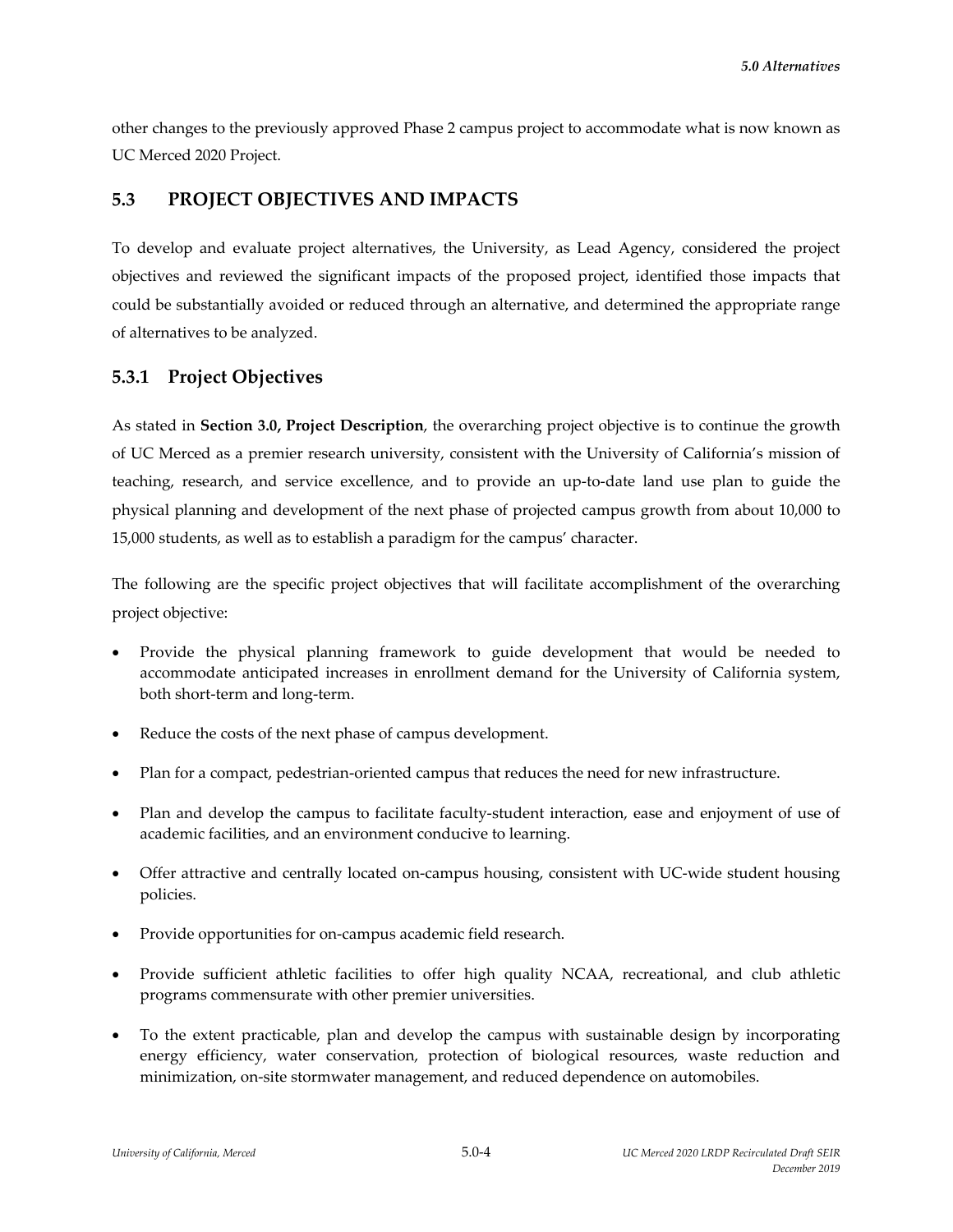Promote community integration and reflect the landscape, history, resources, and diverse cultures of the San Joaquin Valley in terms of physical development.

## **5.3.2 Project Impacts**

The analysis of the proposed project's environmental impacts is presented in **Section 4.0** of this SEIR**.** The analysis concludes that campus development under the 2020 LRDP would result in significant or potentially significant impacts in seven resource areas: air quality; biological resources; greenhouse gas emissions; hydrology and water quality; noise; public services; and transportation. With the exception of five identified impacts, all of the significant and potentially significant impacts of the proposed project would be reduced to a less than significant level with the incorporation of mitigation measures into the proposed project. The exceptions would be two significant and unavoidable project impacts on air quality, a significant and unavoidable cumulative impact related to hydrology and water quality, and two significant and unavoidable impacts related to transportation. A summary discussion of project impacts under each resource area is presented below based on the analysis in **Section 4.0** of this SEIR.

## *Air Quality*

The analysis in **Section 4.1, Air Quality**, of this SEIR identified two significant air quality impacts. The analysis under **LRDP Impact AQ‐2** and **Cumulative Impact C‐AQ‐1** determined that implementation of the 2020 LRDP would result in operational emissions of ROG and NOx that would exceed applicable thresholds, and therefore would have the potential to result in a cumulatively considerable net increase of any criteria pollutant for which the project region is nonattainment under an applicable federal or state ambient air quality standard. The analysis further concluded that despite available mitigation, the emissions would still exceed the thresholds and the impacts on air quality would be significant and avoidable. All other air quality impacts were determined to be less than significant.

## *Biological Resources*

The analysis in **Section 4.2, Biological Resources**, of this SEIR identified two potentially significant impacts on biological resources. The analysis under **LRDP Impact BIO‐4** found that the implementation of the 2020 LRDP would result in potentially significant impacts on Crotch bumble bee. However, this impact would be reduced to a less than significant level with mitigation. The analysis under **LRDP Impact BIO‐9** found that the implementation of the 2020 LRDP would result in potentially significant adverse impacts on special‐status bird species and non‐special‐status migratory birds and raptors. However, this impact would be reduced to a less than significant level with mitigation. No significant and unavoidable biological resource impacts were identified.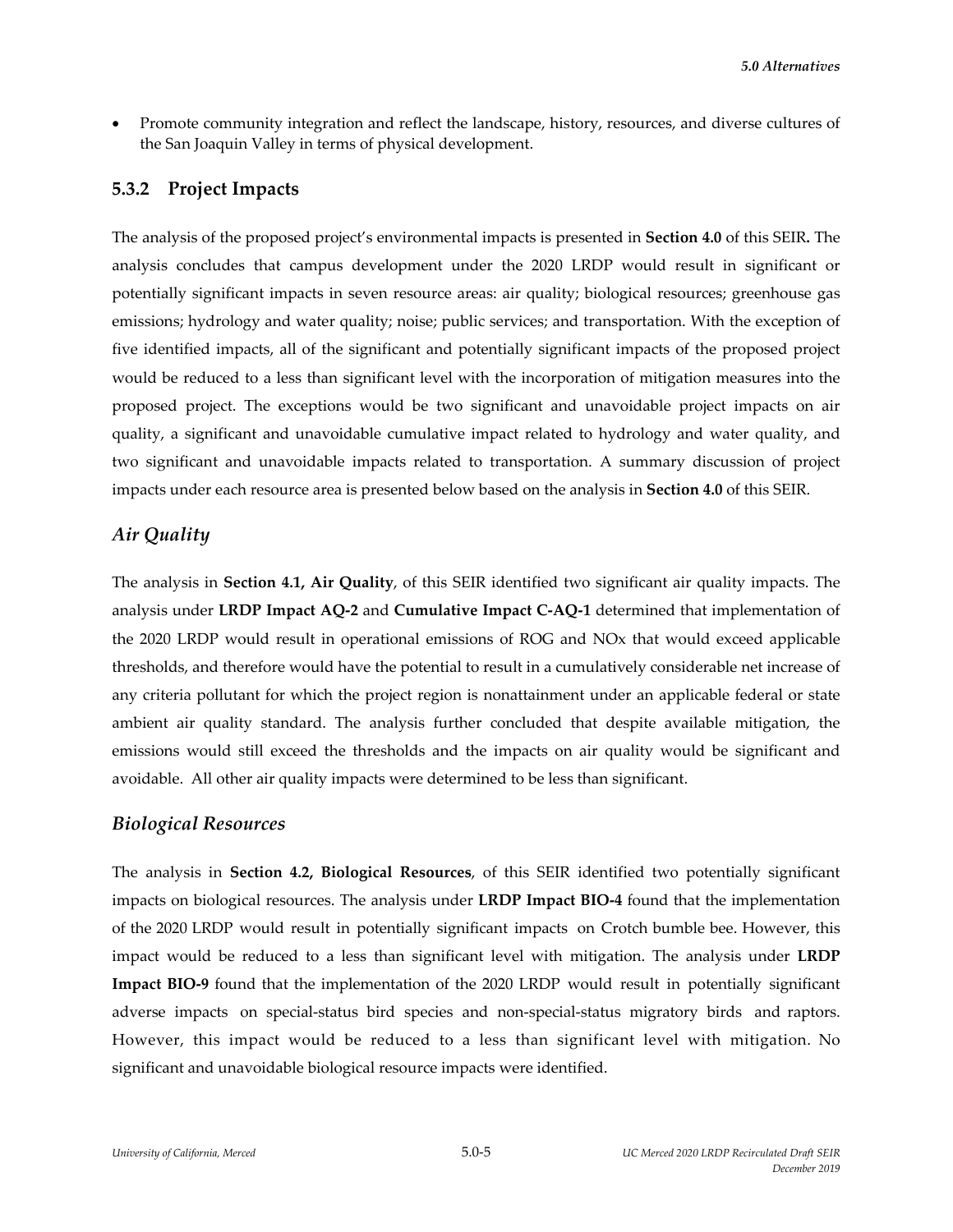## *Greenhouse Gas Emissions*

The analysis in **Section 4.3, Greenhouse Gas Emission**s, of this SEIR identified three significant impacts related to GHG emissions. The analysis under **LRDP Impact GHG‐1** found that the proposed project would generate substantial GHG emissions that would have a significant impact on the environment. The analysis under **LRDP Impact GHG‐2** concluded that the project would conflict with an applicable plan, policy, or regulation adopted for the purpose of reducing GHG emissions. **Cumulative Impact C‐GHG‐1** also concluded that the project's emissions would be substantial. However, with mitigation, all three impacts would be reduced to a less than significant level. No significant and unavoidable impacts related to GHG emissions were identified.

## *Hydrology and Water Quality*

The analysis in **Section 4.4, Hydrology and Water Quality,** of this SEIR identified a significant cumulative impact (**Cumulative Impact C‐HYD‐2**) related to depletion of groundwater supplies, which would not be reduced to a less than significant level with mitigation. All other impacts of the project would be less than significant.

## *Noise*

The analysis in **Section 4.5, Noise**, of this SEIR identified one potentially significant noise impact. The analysis under **LRDP Impact NOI‐3** concluded that construction activities associated with development proposed under the 2020 LRDP could expose existing off‐site and future on‐site noise‐sensitive receptors to elevated noise levels, a potentially significant impact which would be reduced to less than significant with mitigation. All other impacts were determined to be less than significant. No significant and unavoidable impacts related to noise were identified.

## *Population and Housing*

The analysis in **Section 4.6, Population and Housing**, of this SEIR found that implementation of the 2020 LRDP would not result in any significant impacts on population and housing. No significant and unavoidable impacts related to population and housing were identified.

## *Public Services and Recreation*

The analysis in **Section 4.7, Public Services and Recreation**, of this SEIR found that implementation of the 2020 LRDP would result in one potentially significant impact (**LRDP Impact PUB‐6**) related to the deterioration of Lake Yosemite Regional Park from campus population‐related use, which would be reduced to a less than significant level with mitigation. All other impacts on public services and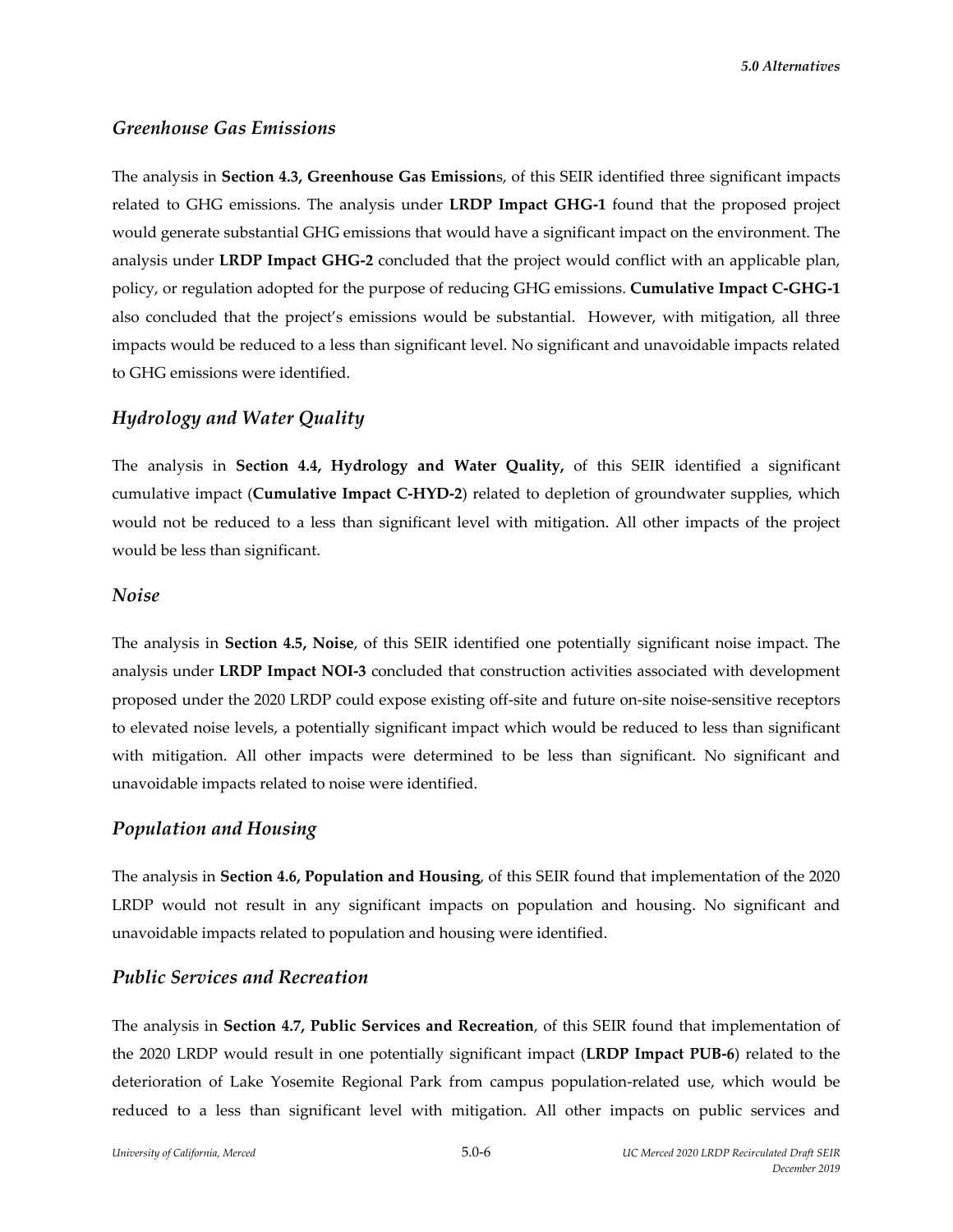recreational facilities would be less than significant. No significant and unavoidable impacts related to public services and recreation were identified.

## $Tran$ *sportation*

The analysis in **Section 4.8, Transportation,** of this SEIR found that the proposed project would conflict with an applicable plan, ordinance or policy establishing measures of effectiveness for the performance of nine intersections under 2030 conditions (**LRDP Impact TRANS‐1**) and 15 intersections under 2035 conditions (**Cumulative Impact C‐TRANS‐1**). The analysis further concluded that although improvements to the affected intersections would be feasible, because the implementation of the improvements is not within University control and depends on the responsible agencies with jurisdiction over the affected intersections (the City of Merced, Merced County, and/or Caltrans), both impacts would remain significant and unavoidable with mitigation. All other transportation impacts were determined to be less than significant.

## *Tribal Cultural Resources*

The analysis in **Section 4.9, Tribal Cultural Resources**, of this SEIR found that campus development under the 2020 LRDP would not result in any significant impacts on tribal cultural resources (TCR). No significant and unavoidable impacts related to TCRs were identified.

## *Utilities and Service Systems*

The analysis in **Section 4.10, Utilities and Service Systems**, of this SEIR found that implementation of the 2020 LRDP would not result in any significant impacts on utilities and service systems. No significant and unavoidable impacts related to utilities were identified.

## *Energy*

The analysis in **Section 4.11, Energy**, of this SEIR concluded that although the proposed project would increase energy demand compared to existing conditions, it would not result in a wasteful, inefficient or unnecessary consumption of energy resources and the impact would be less than significant. No significant and unavoidable impacts related to energy were identified.

## **5.4 ALTERNATIVES CONSIDERED BUT NOT EVALUATED IN DETAIL**

Section 15126.6(c) of the *State CEQA Guidelines* states that an EIR should briefly describe the rationale for selecting the alternatives to be discussed and the reasons for eliminating alternatives from detailed consideration in an EIR. Among the factors that may be used to eliminate alternatives from detailed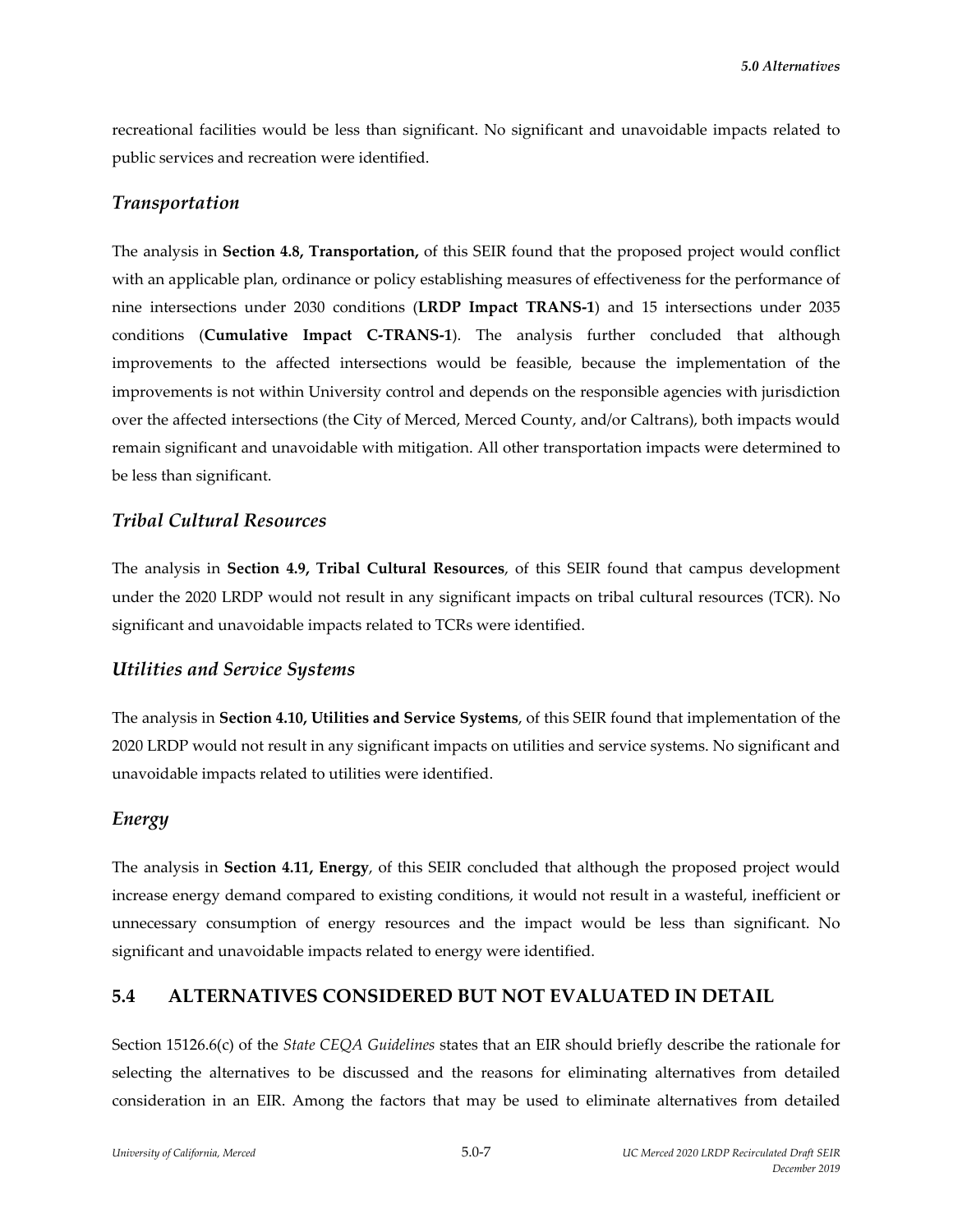consideration in an EIR is failure to meet most of the basic project objectives, infeasibility, or inability to avoid or substantially reduce significant environmental impacts. According to Section  $15162.6(f)(1)$ "Among the factors that may be taken into account when addressing the feasibility of alternatives are site suitability, economic viability, availability of infrastructure, general plan consistency, other plans or regulatory limitations, jurisdictional boundaries (projects with a regionally significant impact should consider the regional context), and whether the proponent can reasonably acquire, control or otherwise have access to the alternative site (or the site is already owned by the proponent). No one of these factors establishes a fixed limit on the scope of reasonable alternatives."

The following alternatives were considered by the University but were not carried forth for detailed evaluation because they were determined not to meet most of the project objectives or were found to be infeasible based on economic viability and inconsistency with project objectives. Each alternative is described below along with a brief explanation of the reasons for its exclusion.

## **5.4.1 Increased On‐Campus Housing**

UC Merced considered an alternative that would increase the number of students who would be housed on campus as a means of reducing the significant impacts of the proposed project with respect to daily vehicle trips. Under this Increased On‐Campus Housing Alternative, the increase in the total population of the campus (enrollment and employment) would be the same as analyzed for the proposed 2020 LRDP. However, UC Merced would establish a goal to house all 5,300 new students on the campus and plan to provide the necessary student beds. The land use plan under this alternative would be the same as the land use diagram under the 2020 LRDP. The additional housing would be accommodated on campus by increasing the density of student housing within the CMU area in the 2020 LRDP land use diagram or by utilizing the lands designated Campus Building Reserve and Support Land.

This alternative was not carried forth because housing all of the new students on campus would be infeasible. UC housing construction is approved only when the results of demand analysis can support the need for additional housing. National housing enrollment trends and historical trend analysis suggest that the likely demand for University housing is in the range of 50 percent. These trends are driven by several factors that are primarily associated with the preferences of undergraduate students to seek increased levels of independence as they progress into their upper class years as well as the relative cost of housing. Ample housing is available in the City of Merced and other nearby communities and more housing is under construction or planned. The cost of housing off campus is also low. The provision of housing units beyond 50 percent would result in substantial vacancy rates on campus. Further, public institution requirements that mandate on‐campus living for students have not been supported by the courts. If housing supply provided under this alternative did prove to be in excess of demand, UC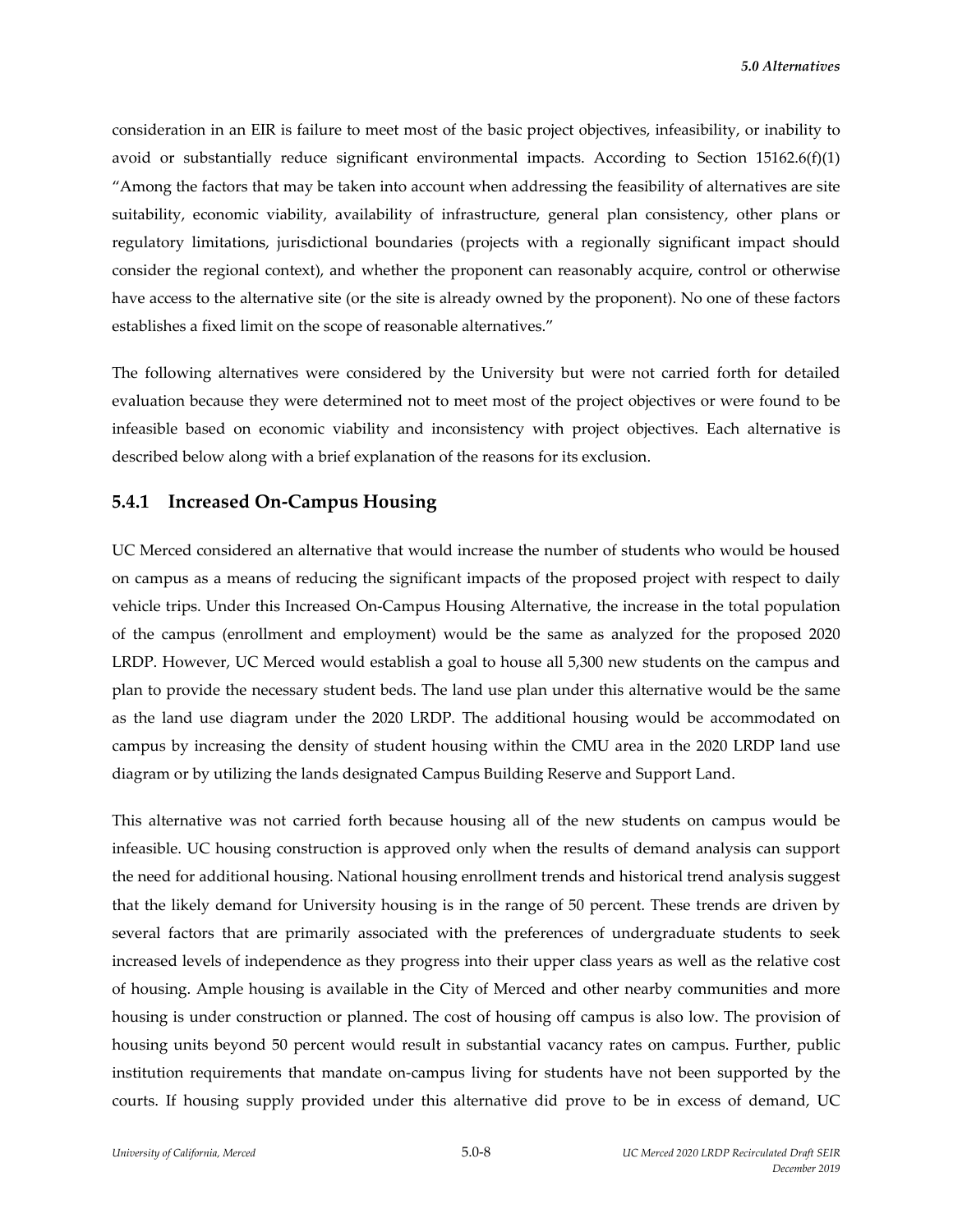Merced would be in a position of having to maintain excess, vacant housing, the cost of which would translate directly into increased student housing fees, thus making on‐campus housing less attractive and potentially increasing the on‐campus vacancy rate further. For these reasons, this alternative was not carried forward for further evaluation in this SEIR.

# **5.4.2 Accommodate Enrollment Increase through Expanded Distance Learning Programs**

UC Merced considered an alternative that would expand distance learning programs as a means of reducing the number of students that would travel to the campus for classes and the associated significant transportation impacts of the proposed project due to an increase in daily and peak hour vehicle trips. UC Merced currently operates limited distance learning programs, including some courses offered online, the Study Abroad program, and UC Merced Washington Program (UCDC). Under this alternative, the existing distance learning programs offered by UC Merced would be expanded to include extensive electronic instruction delivered at remote sites or through personal computers. A substantial undergraduate instructional program would be provided electronically. Strategies to provide instruction at a distance could include the use of televised classes, passive and interactive web sites, and computerized instruction. Some graduate and faculty research and collaboration would also take place via telecommunications and computer networks. Under this alternative, construction of some new building space would be necessary to house facilities and programs for the development and delivery of distance learning programs, and there would be some increase in faculty and staff to develop and deliver the needed programs, but the increase would be much smaller than envisioned under the 2020 LRDP.

This alternative was not carried forth for detailed analysis for a number of reasons. While this alternative would provide some elements of a UC education to a larger population, it would not provide the opportunities for laboratory work, face‐to‐face discussion and collaboration, or the educational community environment that is provided at a UC campus, and thus would not meet the goal of providing an intellectual and social community. The in‐residence educational experience and access to University human capital and facilities are a key part of a UC education. Web‐based instruction cannot substitute for in-person collaboration. Because of the relative isolation, lack of access to many of the resources of the campus (such as libraries and research and studio spaces), and the limitations on collaborative research, expanded electronic distance learning would not accommodate the expansion of high-quality research programs or support the depth and breadth of academic and professional degree programs that are goals of the proposed project. For these reasons, this alternative was determined to be infeasible based on inconsistency with project objectives and was not analyzed further in this SEIR.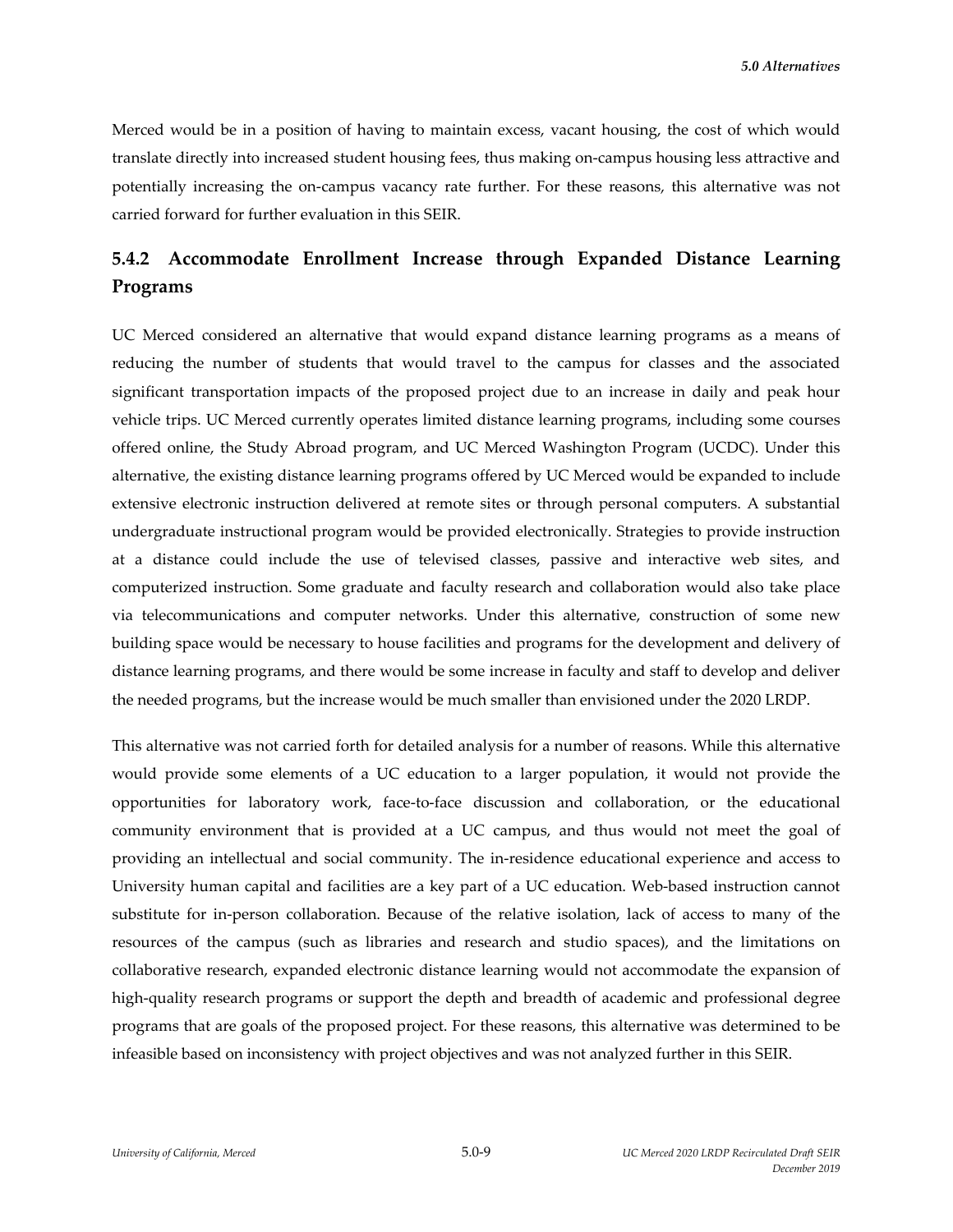## **5.5 ALTERNATIVES EVALUATED IN THIS SEIR**

According to the *State CEQA Guidelines*, in addition to considering a "no project" alternative, the discussion of alternatives should focus on alternatives to a project or its location that can avoid or substantially lessen the significant effects of the project, while feasibly attaining most of the basic project objectives. The *State CEQA Guidelines* indicate that the range of alternatives included in this discussion should be sufficient to allow decision makers to make a reasoned choice. The alternative analysis should provide decision makers with an understanding of the merits and disadvantages of the alternatives.

Alternatives considered for detailed evaluation in this SEIR include the mandatory No Project Alternative along with other potential alternate projects that meet most of the project's basic objectives while eliminating or reducing significant environmental impacts of the proposed project. Alternatives considered in this SEIR for detailed evaluation include the following:

- No Project Alternative
- Reduced Development Alternative
- Distributed Employment Location Alternative

**Table 5.0‐1, Development Program and On‐Campus Population under Study Alternatives,** below presents the building program and on‐campus population under these three alternatives. Additional descriptions of the alternatives are presented below.

## **5.6 ALTERNATIVE IMPACT ANALYSIS**

## **5.6.1 Alternative 1: No Project Alternative**

## *Description of Alternative*

*State CEQA Guidelines* require the analysis of a No Project Alternative (Section 15126.6(e)). The analysis must discuss existing conditions, as well as what would be reasonably expected to occur in the foreseeable future if the proposed project were not to be approved, based on current plans, site zoning, and consistent with available infrastructure and community services. If a project is a development project on an identifiable site, *State CEQA Guidelines* Section 15126.6(e)(3)(B) provides that the discussion of the No Project Alternative should compare the environmental effects of the site remaining in its existing state against environmental effects which would occur if the project is approved.

The 2020 LRDP is a land use plan and policy document to guide campus development. An LRDP does not limit or induce enrollment growth. Instead, using the enrollment and employment growth projections, the Campus estimates the additional building space (academic, administrative, housing,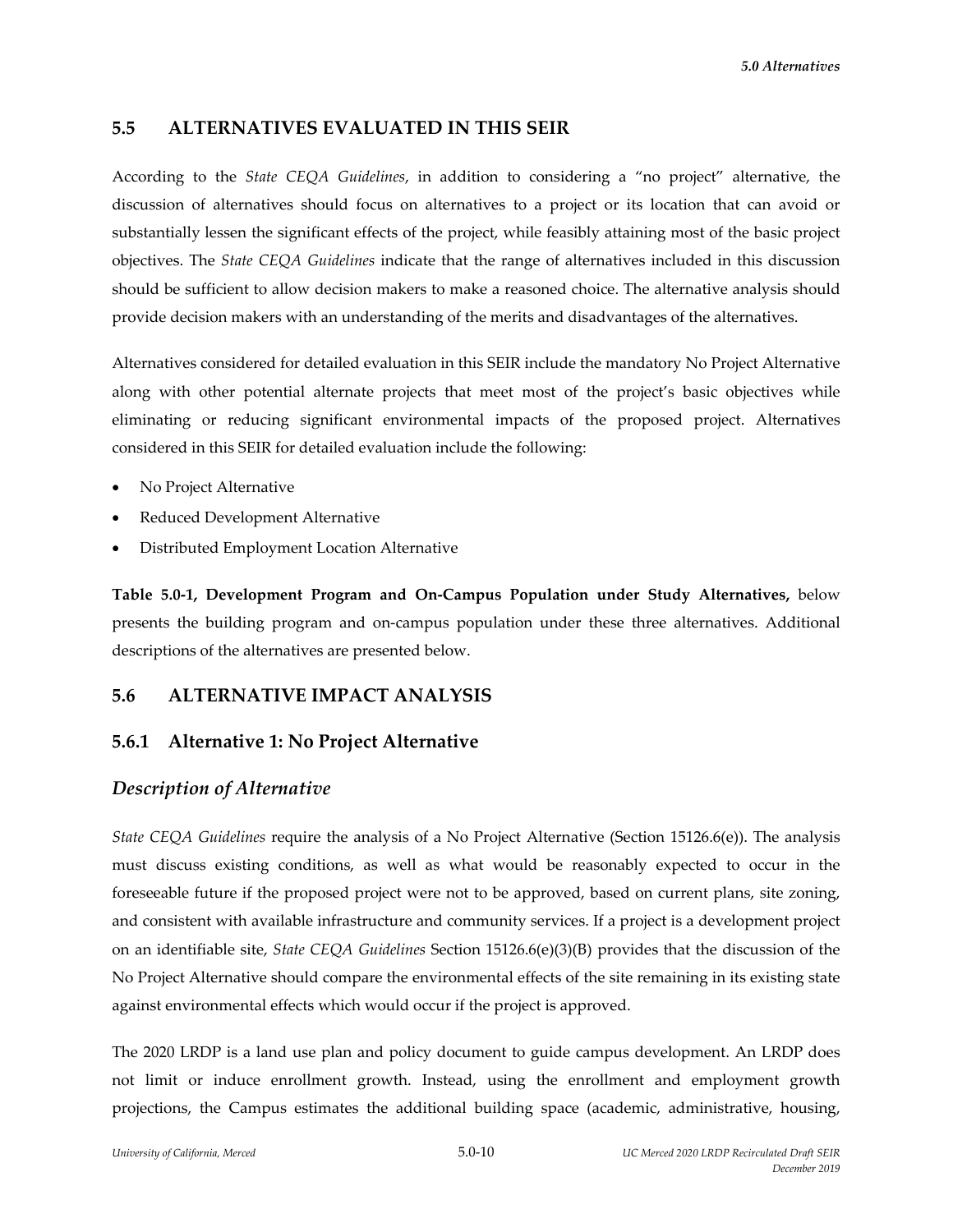student services, athletics, and support) that would be needed to accommodate the projected growth. Once the building space is estimated, the Campus prepares an LRDP land use diagram that identifies areas within the campus site where the new building space or facilities could or should be built. Given that the LRDP is only a planning document that plans for but does not cause enrollment growth, if the proposed 2020 LRDP is not approved, enrollment and employment at UC Merced would continue to grow as currently projected, and campus development would be guided by the previously approved 2009 LRDP, as amended in 2013 and 2017.

| Program/<br>Population                                        | Proposed Project/ |                   |                                    | <b>Reduced Development</b> |            |                                           | <b>Distributed Employment Location</b> |            |                                                                |  |  |  |
|---------------------------------------------------------------|-------------------|-------------------|------------------------------------|----------------------------|------------|-------------------------------------------|----------------------------------------|------------|----------------------------------------------------------------|--|--|--|
|                                                               | <b>No Project</b> |                   |                                    | <b>Alternative</b>         |            |                                           | Alternative                            |            |                                                                |  |  |  |
|                                                               | <b>By</b><br>2020 | <b>By</b><br>2030 | Projected<br>Increase<br>2020-2030 | By<br>2020                 | By<br>2030 | Projected<br><b>Increase</b><br>2020-2030 | By<br>2020                             | Bv<br>2030 | Projected<br><b>Increase</b><br>2020-2030                      |  |  |  |
| Development Program                                           |                   |                   |                                    |                            |            |                                           |                                        |            |                                                                |  |  |  |
| <b>Building Space</b><br>(million gross)<br>square feet; gsf) | 2.46              | 4.29              | 1.83                               | 2.46                       | 3.47       | 1.01                                      | 2.46                                   | 4.29       | 1.83<br>(1.79 million gsf on campus;<br>45,000 gsf off campus) |  |  |  |
| On-campus beds                                                | 4,800             | 7,200             | 2,400                              | 4,800                      | 6,000      | 1,200                                     | 4,800                                  | 7,200      | 2,400                                                          |  |  |  |
| Acres to be<br>developed                                      | 171               | 274               | 103                                | 171                        | 228        | 57                                        | 171                                    | 273        | 99                                                             |  |  |  |
| <b>On-Campus Population</b>                                   |                   |                   |                                    |                            |            |                                           |                                        |            |                                                                |  |  |  |
| Commuting<br>Students                                         | 4,900             | 7,800             | 2,900                              | 4,900                      | 6,500      | 1,600                                     | 4,900                                  | 7,800      | 2,900                                                          |  |  |  |
| Resident Student                                              | 4,800             | 7,200             | 2,400                              | 4,800                      | 6,000      | 1,200                                     | 4,800                                  | 7,200      | 2,400                                                          |  |  |  |
| Subtotal                                                      | 9,700             | 15,000            | 5,300                              | 9,700                      | 12,500     | 2,800                                     | 9,700                                  | 15,000     | 5,300                                                          |  |  |  |
| Faculty                                                       | 440               | 786               | 346                                | 440                        | 655        | 215                                       | 440                                    | 786        | 346                                                            |  |  |  |
| Staff<br>(on-campus)                                          | 840               | 1,625             | 785                                | 840                        | 1,359      | 519                                       | 840                                    | 1,358      | 518<br>(267 employees<br>off campus)                           |  |  |  |
| Subtotal                                                      | 1,280             | 2,411             | 1,131                              | 1,280                      | 2,014      | 734                                       | 1,280                                  | 1,886      | 606                                                            |  |  |  |
| <b>Total Population</b>                                       | 10,980            | 17,411            | 6,431                              | 10,980                     | 14,514     | 3,534                                     | 10,980                                 | 16,886     | 5,906                                                          |  |  |  |

**Table 5.0‐1 Development Program and On‐Campus Population under Study Alternatives**

*Source: Impact Sciences and Barati Consulting 2019* 

## **Building Program**

As the campus growth under the No Project Alternative would be the same as that analyzed for the 2020 LRDP, the building program would be comparable, and about 1.83 million gross square feet (gsf) of new building space, including 2,400 student beds, would be added to the campus between 2020 and 2030.

## **Campus Population**

For reasons presented above, under the No Project Alternative, campus enrollment would grow to 15,000 students by 2030, with an increase in faculty and staff of about 1,131 employees.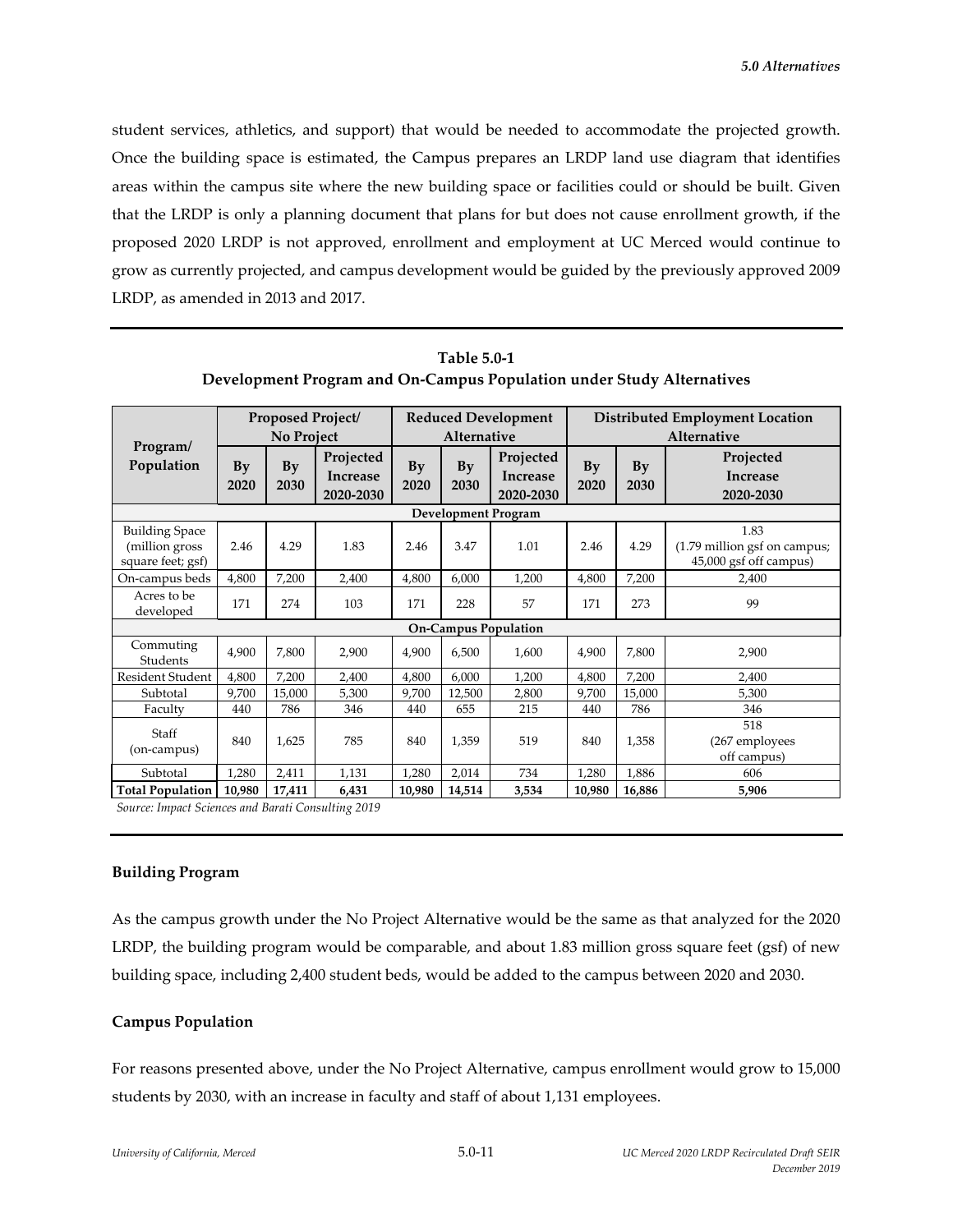#### **Land Use Diagram**

**Figure 5.0‐1, No Project Alternative Land Use Plan,** shows the areas that would be developed with campus facilities under the No Project Alternative. The 2009 LRDP, as amended in 2013 and 2017, includes a land use plan for the 815‐acre site but does not include 211 acres that are now a part of the campus. As there is no land use plan to guide the development of new facilities on the newly added 211 acres, projects within the 211‐acre area would be developed without the benefit of a land use plan as the University Community Plan is for the development of a mixed-use community on the University Community North site and is not applicable or relevant to campus development. Compared to the 2020 LRDP which limits the siting of new campus buildings to an approximately 274–acre area designated CMU, this alternative would allow campus buildings to be located on all lands except those designated Passive Open Space, and a dispersed and less dense development would likely result under this alternative.

In summary, under the No Project Alternative, the same amount of building space would be constructed on the campus site as under the proposed project, and the campus would continue to grow at a rate similar to the rate of enrollment and employment growth analyzed for the proposed 2020 LRDP. However, the new facilities would be dispersed and would not reflect an efficient use of the land.

## *Environmental Impacts*

### **Air Quality**

As the No Project Alternative would involve the same amount of campus development as the proposed project, it would accommodate the same enrollment and employment increase as the proposed project. Therefore, it would result in the same significant air quality impacts as the proposed project. As with the proposed project, the two significant impacts associated with operational emissions would not be fully mitigated and the alternative would also result in the same significant and unavoidable impacts.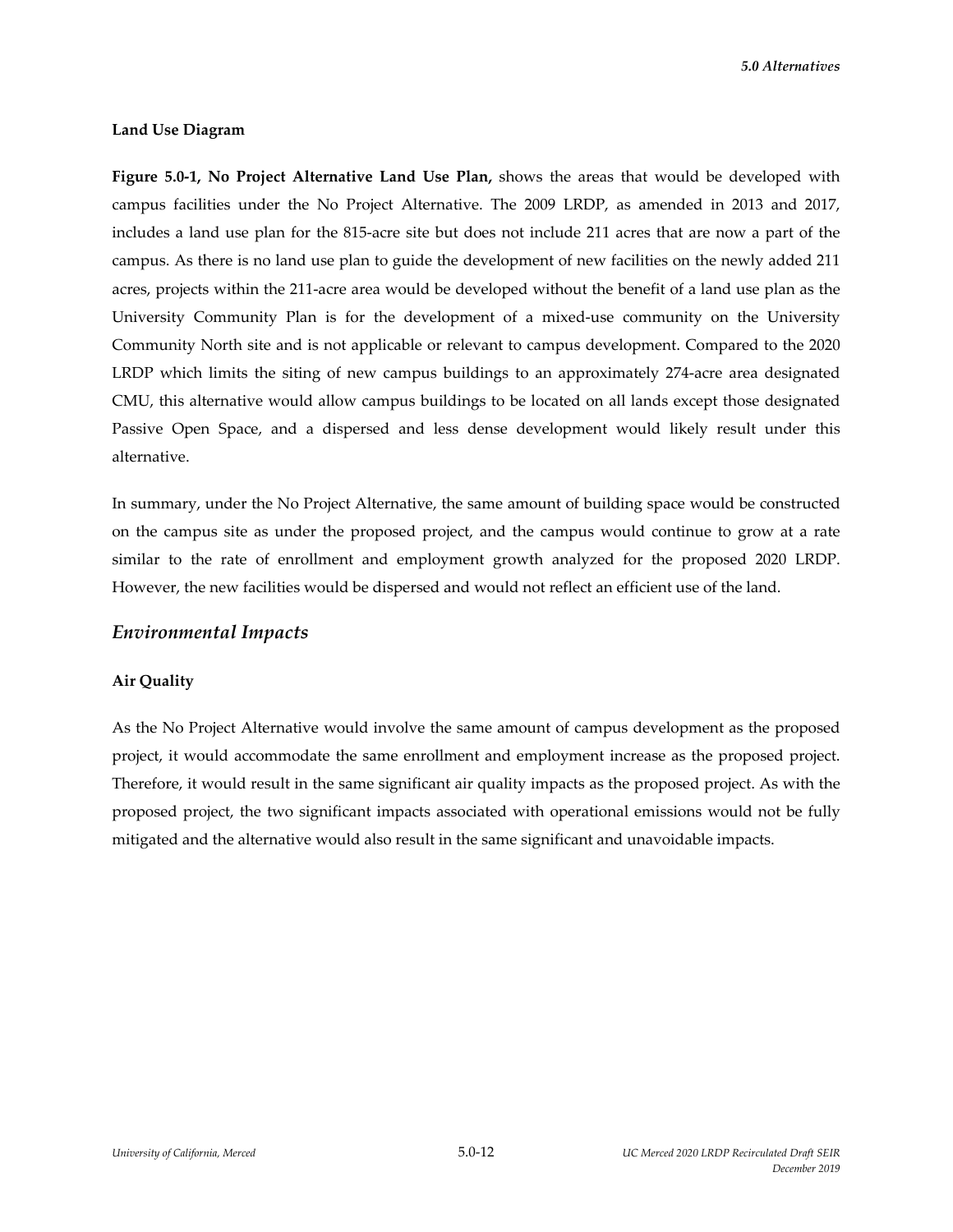

FIGURE  $5.0-1$ 

No Project Alternative Land Use Plan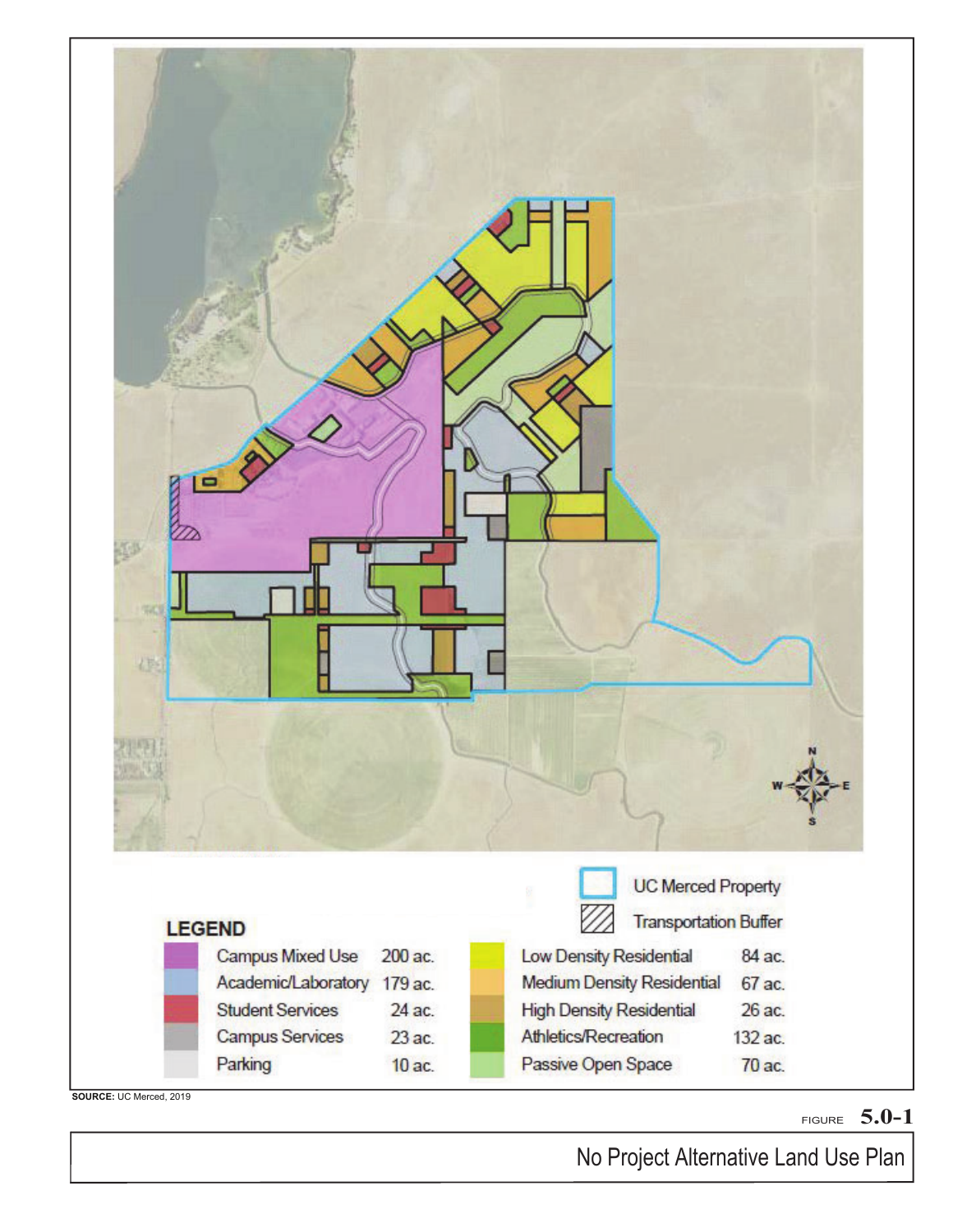# *This page intentionally left blank*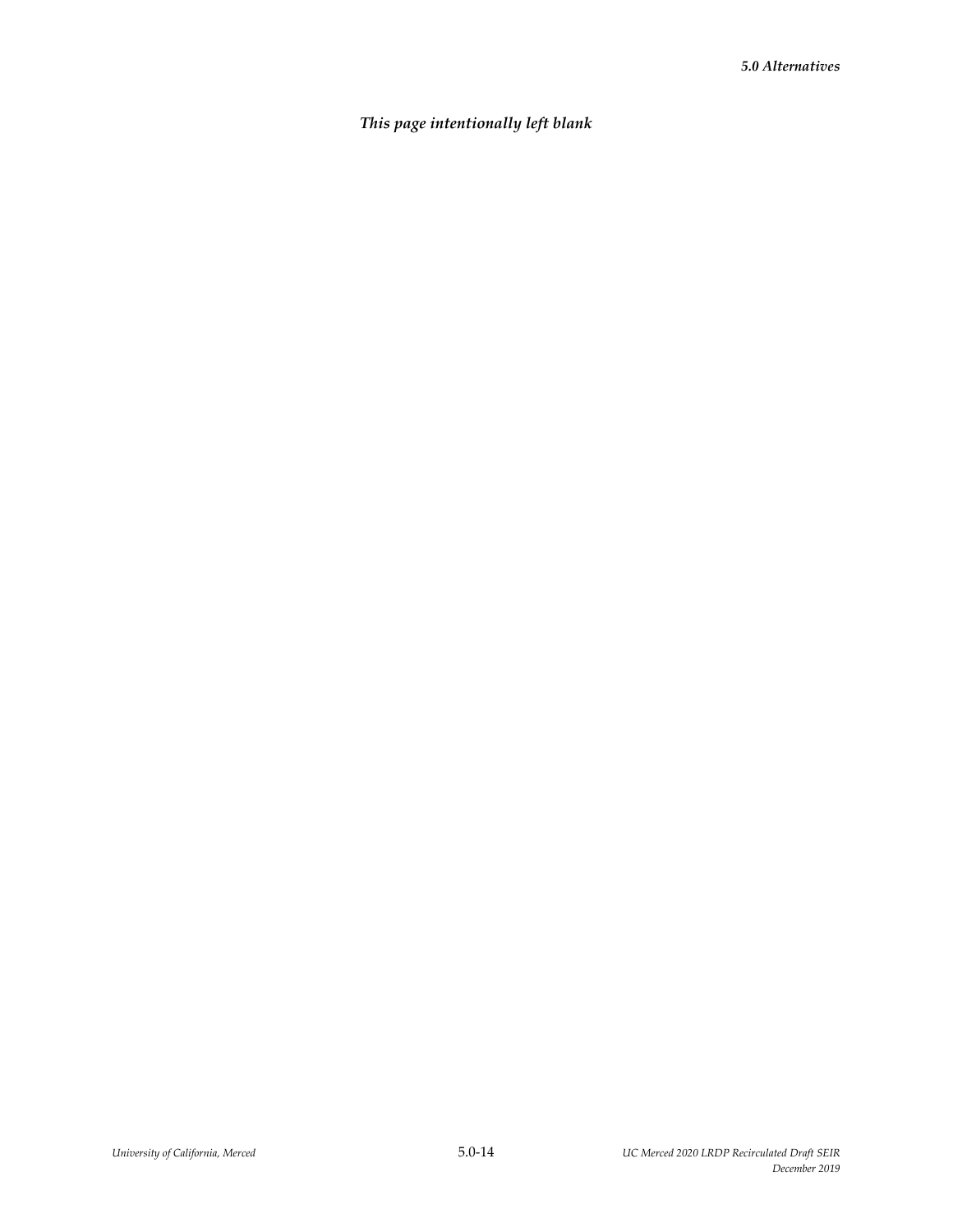#### **Biological Resources**

This alternative would have the potential to result in substantially greater impacts on biological resources than the proposed project. As opposed to the proposed project which would limit the campus's development to the CMU area, under this alternative campus facilities could be located over a larger area and therefore this alternative could result in greater impacts on special-status plants, burrowing owls, CTS, and nesting birds. However, because the loss of habitat from the development of all of the campus lands has already been mitigated by the conservation of Tier 1 and Tier 2 lands and because permits are in place that allow UC Merced to develop all of the campus lands, the impacts under this alternative would also be less than significant. As with the proposed project, this alternative would also result in potentially significant adverse impacts on Crotch bumble bee, special-status bird species, and nonspecial-status migratory birds and raptors. However, the impacts would be reduced to a less than significant level with the same mitigation measures set forth for the proposed project.

## **Greenhouse Gas Emissions**

As the same amount of building space would be built and the same enrollment and employment growth would be accommodated under the No Project Alternative, the alternative would result in the same significant GHG impacts as the proposed project and the same mitigation measures would be required to reduce the impacts to a less than significant level.

### **Hydrology and Water Quality**

As the same amount of building space and impervious surfaces would be built and the same enrollment and employment growth would be accommodated under the No Project Alternative, the alternative would result in the same significant cumulative impact related to depletion of groundwater, as the proposed project. The same mitigation measure would be required but, as with the proposed project, the impact would not be reduced to a less than significant level with mitigation. All other impacts of the alternative would be less than significant.

### **Noise**

As with the proposed project, construction on the campus under the No Project Alternative would also have the potential to expose existing off-site and future on-site noise-sensitive receptors to elevated noise levels and result in a potentially significant impact and the same mitigation measure would be required. As with the proposed project, all other noise impacts would be less than significant.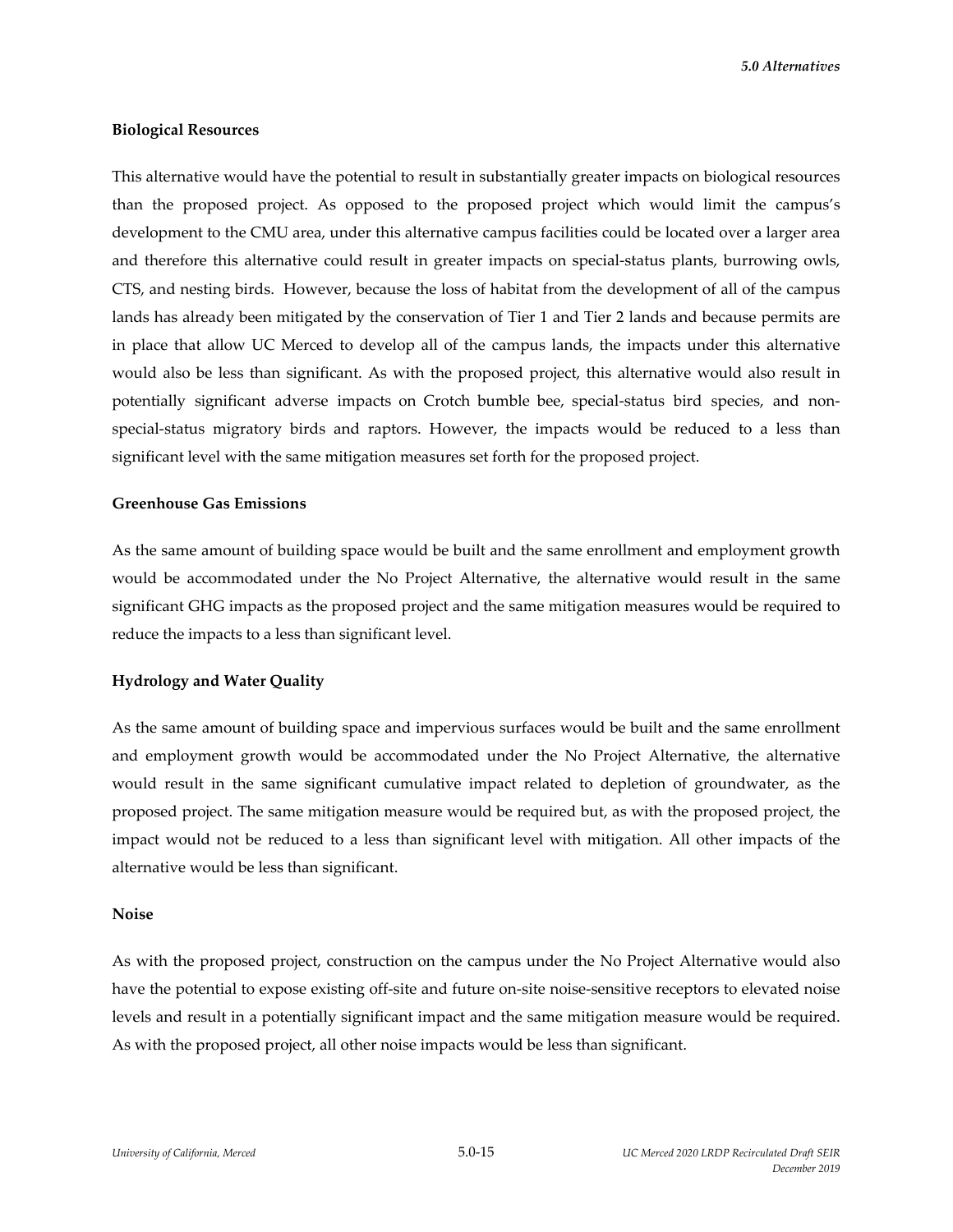#### **Population and Housing**

As the No Project Alternative would involve the same amount of campus development as the proposed project, it would accommodate the same enrollment and employment increase as the proposed project. Consequently, it would result in the same less than significant impact on population and housing in the study area as the proposed project.

### **Public Services and Recreation**

As the No Project Alternative would accommodate the same enrollment and employment increase as the proposed project, it would result in the same potentially significant impact on Lake Yosemite Regional Park as the proposed project, and the same mitigation measure would apply and would reduce the impact to a less than significant level.

### **Transportation**

As the No Project Alternative would accommodate the same enrollment and employment increase as the proposed project, it would generate the same number of additional daily and peak hour vehicle trips and would result in the same significant impacts related to transportation as the proposed project under 2030 and 2035 conditions. As with the proposed project, both impacts would remain significant and unavoidable with mitigation.

### **Tribal Cultural Resources**

Although campus development under the 2009 LRDP as amended, would likely affect larger area within the campus site, all development under that plan would also be subject to the mitigation measures set forth in the 2009 LRDP EIS/EIR for the protection of previously unknown cultural resources, including human remains, encountered during construction. Therefore, campus development under the No Project Alternative would also not result in any significant impacts on TCRs.

### **Utilities and Service Systems**

As the No Project Alternative would involve the same amount of building space and enrollment and employment growth as the proposed project, it would result in the same utility demand as the proposed project. As with the proposed project, the impacts of the No Project Alternative on utilities would be less than significant.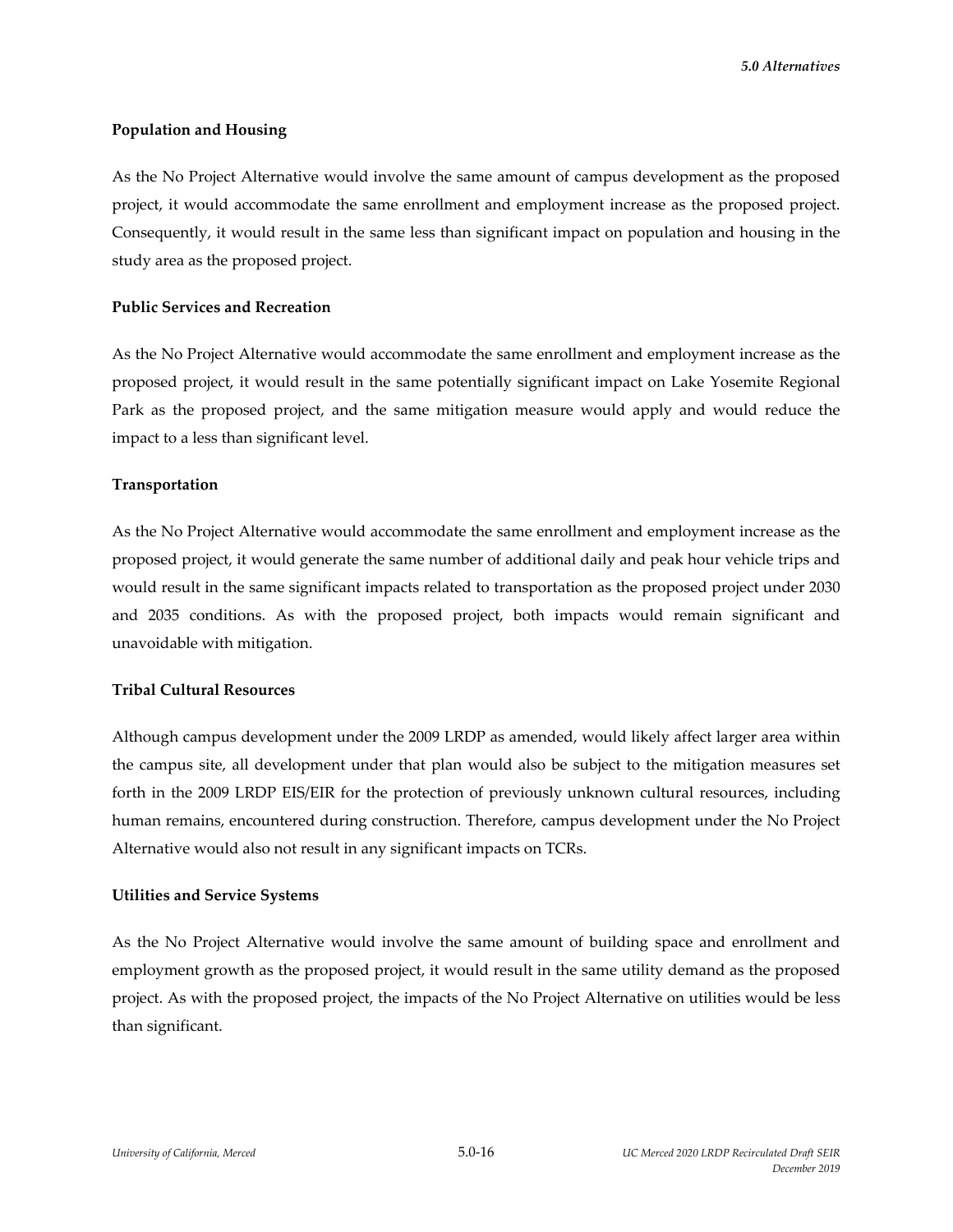### **Energy**

Energy use under the No Project Alternative would be comparable to that under the proposed project. As with the proposed project, although the No Project Alternative would increase energy demand compared to existing conditions, it would not result in a wasteful, inefficient or unnecessary consumption of energy resources, and the energy impacts of the No Project Alternative would be less than significant.

### *Conclusion and Relationship to Project Objectives*

The No Project Alternative would result in the same potentially significant and significant impacts as the proposed project, and the same mitigation measures would be required. For reasons presented above, the No Project Alternative would have the potential to result in greater impacts on biological resources. None of the significant and unavoidable impacts of the proposed project would be reduced or avoided by the No Project Alternative.

The alternative would not achieve many of the key objectives of the proposed project, including the objective to reduce the costs of the next phase of campus development by planning for a compact, pedestrian‐oriented campus that reduces the need for new infrastructure and the objective to provide opportunities for on‐campus academic field research. It would also not be as effective as the proposed project in meeting the objective to plan and develop the campus with sustainable design by incorporating energy efficiency, water conservation, protection of biological resources, waste reduction and minimization, on‐site stormwater management, and reduced dependence on automobiles.

## **5.6.2 Alternative 2: Reduced Development Alternative**

## *Description of Alternative*

The Reduced Development Alternative was developed in order to evaluate the potential to reduce the increase in vehicle trips to the campus and transportation‐related impacts of the proposed project. Under this alternative, a smaller building program would be planned which would accommodate 12,500 students and related faculty and staff by 2030 compared to 15,000 students and related faculty and staff under the proposed project.

### **Building Program**

The 2020 LRDP plans building space to accommodate the projected growth in enrollment between 2020 and 2030, after the completion of the 2020 Project. This alternative also plans for campus development between 2020 and 2030 but includes a building program that is about 45 percent less than analyzed for the 2020 LRDP. Therefore, instead of the addition of about 1.83 million gsf of new building space, under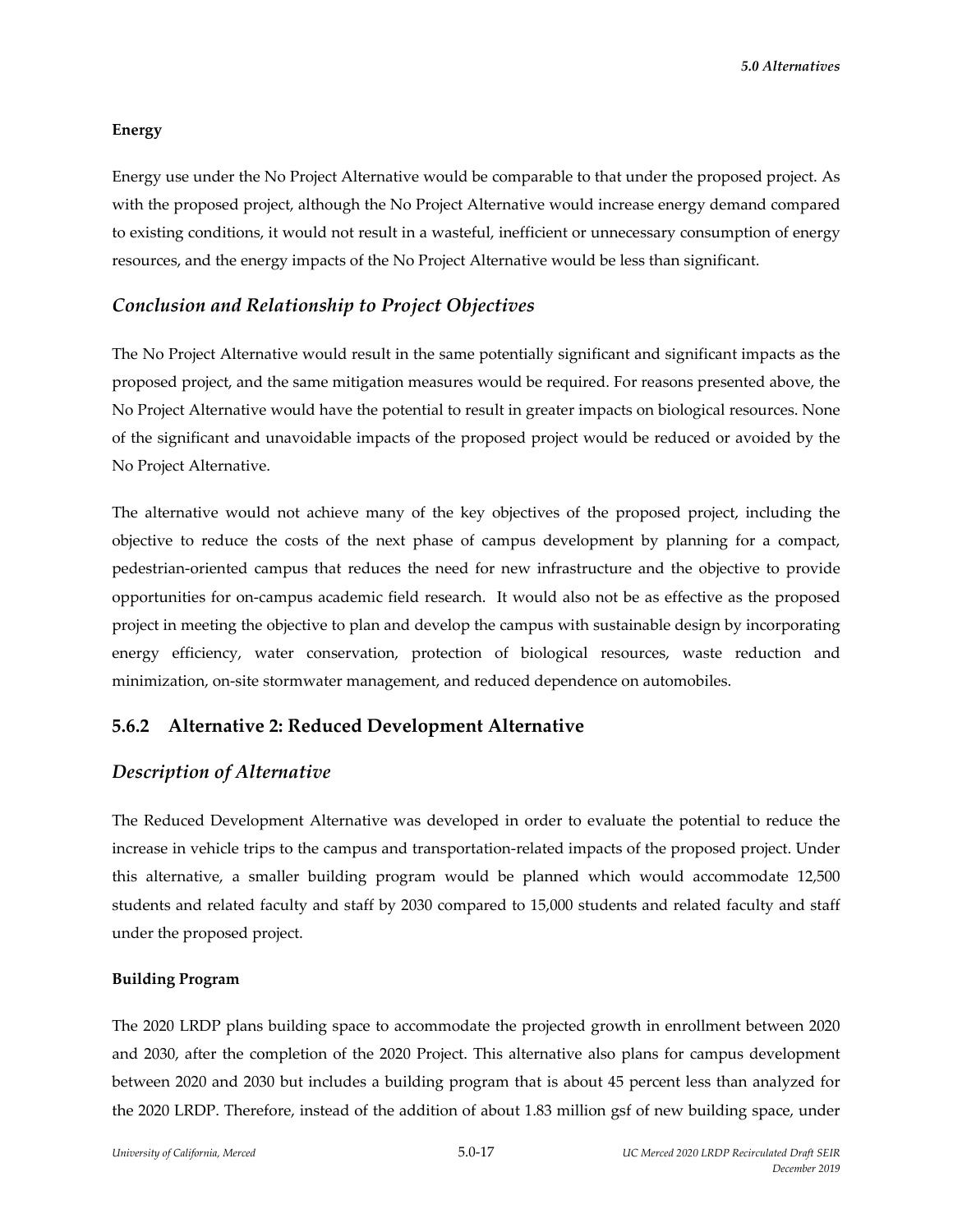this alternative, UC Merced would add approximately 1.01 million gsf of new building space between 2020 and 2030.

### **Campus Population**

Under this alternative, the reduction in physical development would accommodate fewer students. Therefore, it is assumed that enrollment would increase from 9,700 students in 2020 to 12,500 students in 2030, an increase of about 2,800 new students. Similar to the proposed project, it is assumed that slightly more than half of the new students would be housed on the campus and the rest of the new students would live off‐campus.

Assuming that the same student to faculty/staff ratio is maintained under this alternative as is represented by the proposed project, approximately 734 new on‐campus employees would be added under this alternative. Therefore, under this alternative a total of 3,534 new students and employees would be added to the campus between 2020 and 2030. The increase in on‐campus population under this alternative is presented in **Table 5.0‐1**, above.

The campus population increase would be about 45 percent less than the increase of 6,431 new students and employees analyzed for the 2020 LRDP. The total on‐campus population by 2030 under this alternative (that is, existing population plus projected growth) would be approximately 14,514 persons, which is about 17 percent lower than the 2030 population of about 17,411 persons analyzed for the 2020 LRDP.

### **Land Use Diagram**

With regard to the land use diagram, it is assumed that the diagram under this alternative would be the same as the land use diagram under the proposed 2020 LRDP. As with the proposed 2020 LRDP, the new facilities would be built within the 274‐acre area designated CMU. With the building program reduced by about 45 percent under this alternative compared to the proposed project, less acreage within the CMU area would be developed with new facilities under this alternative.

## *Environmental Impacts*

### **Air Quality**

The Reduced Development Alternative would involve a substantially smaller (45 percent less) amount of building space development than the proposed project, accommodate fewer students, and the employment increase would also be smaller than that under the proposed project. Therefore, it would result in reduced air quality impacts compared to the proposed project. Due to lower enrollment and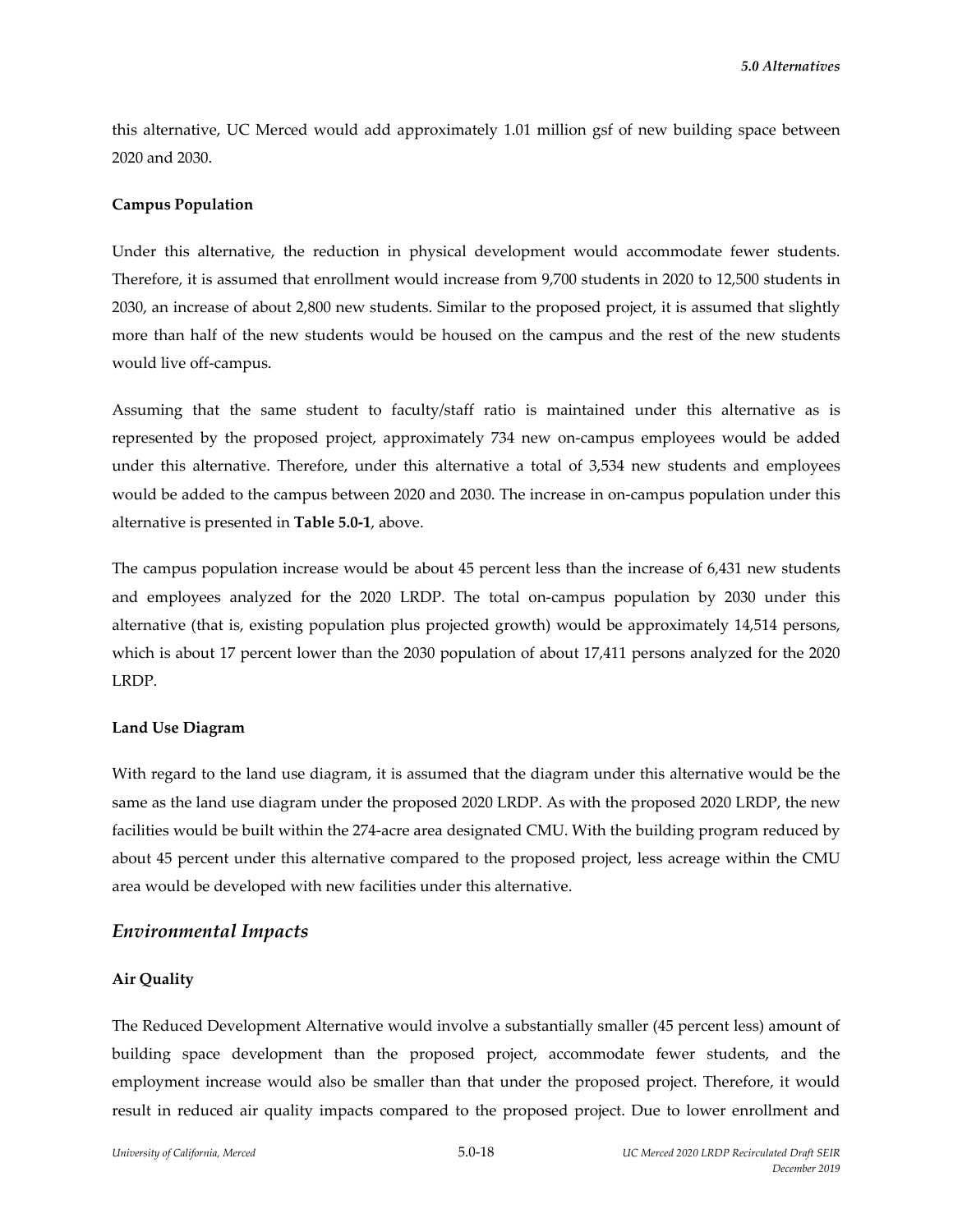employment growth, this alternative would result in reduced operational emissions of ROG that would not exceed the significance threshold. Emissions of NOx would also be lower but would still be over the applicable threshold and would not be reduced to a less than significant level with mitigation. Therefore, as with the proposed project, two air quality impacts associated with operational emissions of NOx would not be fully mitigated and the alternative would result in reduced but still significant and unavoidable air quality impacts.

#### **Biological Resources**

As noted above, under this alternative the land use diagram would be the same as under the proposed 2020 LRDP and the new facilities would be built within the 274‐acre area designated CMU. With the building program reduced by about 45 percent under this alternative, less acreage within the CMU area would be developed with new facilities under this alternative. Therefore, the biological resource impacts would be reduced. As with the proposed project, this alternative would also result in potentially significant adverse impacts on Crotch bumble bee, special-status bird species, and non-special-status migratory birds and raptors. However, the impacts would be reduced to a less than significant level with the same mitigation measures set forth for the proposed project.

### **Greenhouse Gas Emissions**

As about 45 percent less building space would be built and a smaller enrollment and employment growth would be accommodated under the Reduced Development Alternative, the alternative would result in lower total and per capita GHG emissions compared to the proposed project. However, the total campus emissions would still exceed the 2030 emissions target for the campus and all three GHG impacts would be significant. The same mitigation measures would be required to reduce the impacts to a less than significant level.

#### **Hydrology and Water Quality**

As about 45 percent less building space would be built and a smaller enrollment and employment growth would be accommodated under the Reduced Development Alternative, compared to the proposed project, this alternative would result in a smaller contribution to the significant cumulative impact related to depletion of groundwater. However, the contribution would still be considered considerable and the same mitigation measure would be required. As with the proposed project, the impact would not be reduced to a less than significant level with mitigation. All other impacts of the alternative on hydrology and water quality would be less than significant.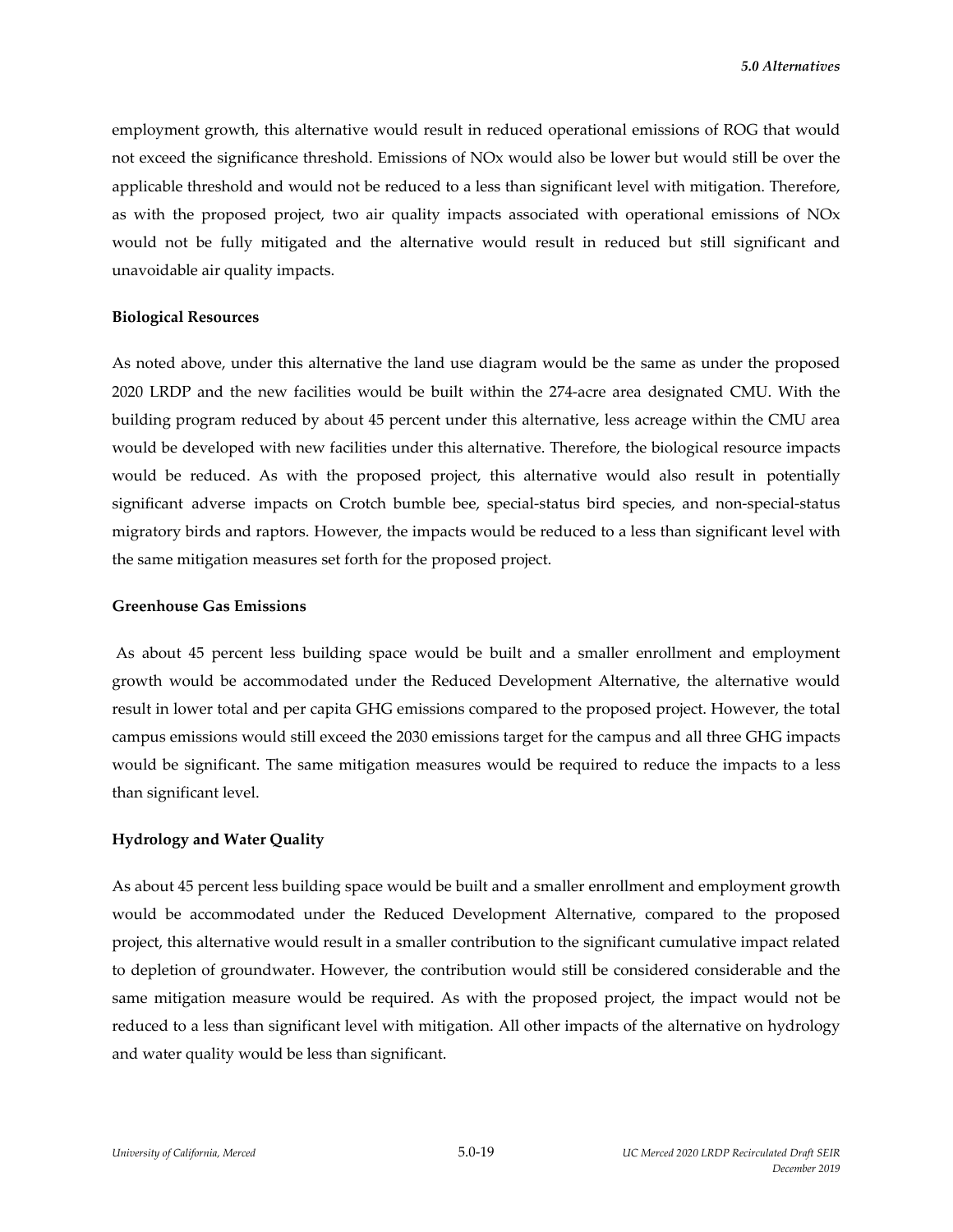#### **Noise**

Although the total amount of construction would be less than that under the 2020 LRDP, construction on the campus under the Reduced Development Alternative would also have the potential to expose existing off‐site and future on‐site noise‐sensitive receptors to elevated noise levels and result in a potentially significant impact and the same mitigation measure would be required. As with the proposed project, all other noise impacts would be less than significant.

### **Population and Housing**

As the Reduced Development Alternative would involve a smaller amount of campus development than the proposed project, it would accommodate a smaller enrollment and employment increase by 2030 compared to the proposed project. Consequently, it would result a lower impact on population and housing in the study area. As with the proposed project, the impact would be less than significant.

### **Public Services and Recreation**

As the Reduced Development Alternative would accommodate a smaller enrollment and employment increase by 2030 compared to the proposed project, it would result in a reduced but still potentially significant impact on Lake Yosemite Regional Park, and the same mitigation measure would apply and would reduce the impact to a less than significant level.

### **Transportation**

As the Reduced Development Alternative would accommodate a smaller enrollment and employment increase by 2030 and 2035 compared to the proposed project, it would generate a smaller number of new daily and peak hour vehicle trips. The peak hour trips under this alternative would be reduced by 38 percent under 2030 conditions and by 42 percent under 2035 conditions. As a result of the reduction in peak hour trips, under 2030 conditions this alternative would result in significant impacts at five intersections compared to nine intersections that would be significantly affected under the proposed project. Significant impacts at intersections # 1, 7, 13, and 14 would be avoided. Under 2035 cumulative conditions, this alternative would result in significant impacts at 14 intersections compared to 15 intersections that would be significantly affected by campus‐related traffic. The significant impact at intersection # 11 would be avoided. Similar to the proposed project, with the improvements listed in **Table 4.8‐9**, traffic operations at the affected intersections would be restored to acceptable levels of service. However, because the implementation of the improvements at the affected intersections is not within University control and depends on the responsible agencies, the impacts, although reduced under this alternative, would remain significant and unavoidable with mitigation.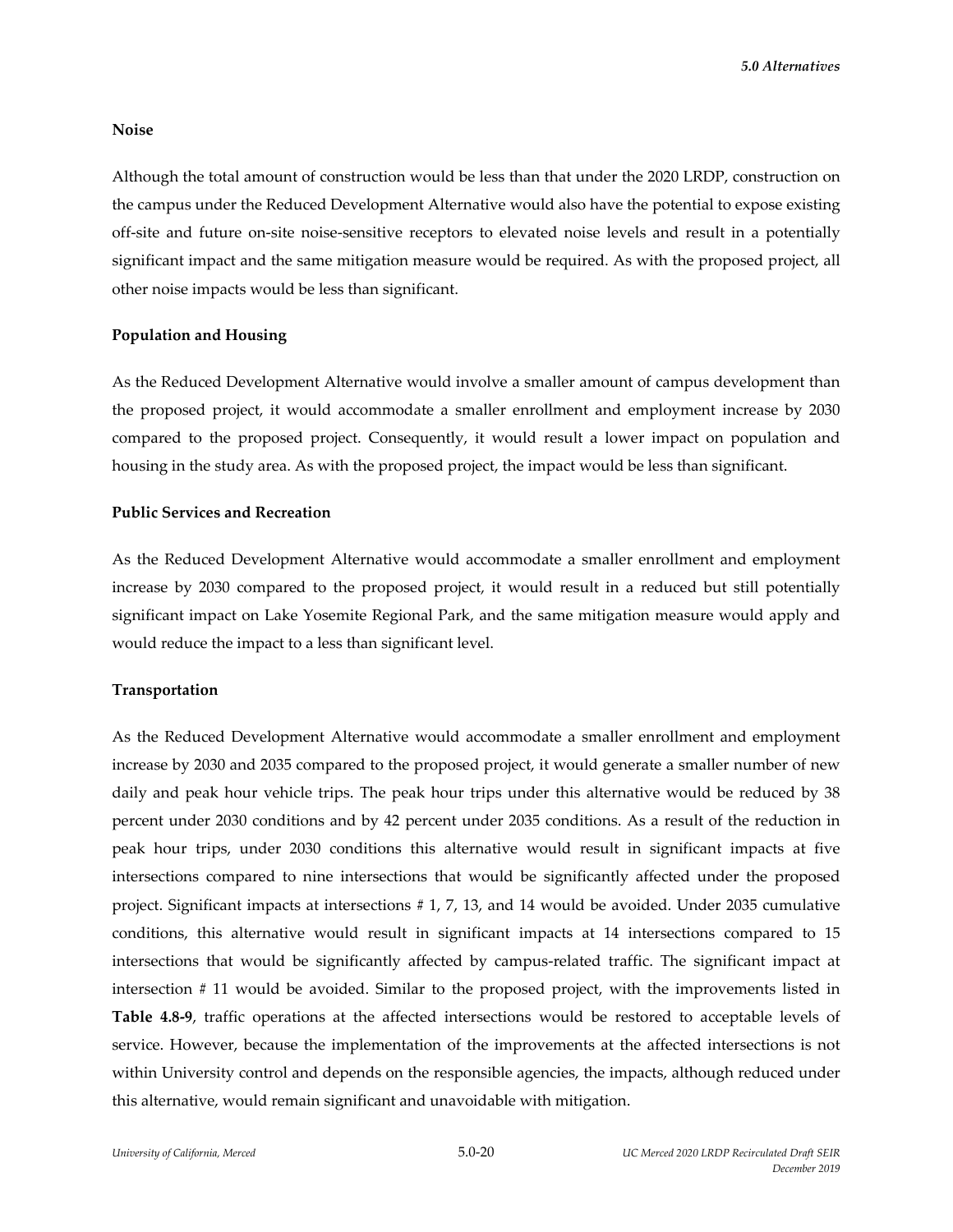#### **Tribal Cultural Resources**

Campus development under this alternative would occur within a smaller portion of CMU lands than under the proposed project. As with the proposed project, all development under this alternative would also be subject to the mitigation measures set forth in the 2009 LRDP EIS/EIR for the protection of previously unknown cultural resources, including human remains, encountered during construction. Therefore, campus development under the Reduced Development Alternative would also not result in any significant impacts on TCRs.

### **Utilities and Service Systems**

As the Reduced Development Alternative would involve a smaller amount of building space and lower enrollment and employment growth than the proposed project, it would result in utility demands that would be proportionally reduced compared to those associated with the proposed project. As with the proposed project, the impacts of the Reduced Development Alternative on utilities would be less than significant.

### **Energy**

Energy use under the Reduced Development Alternative would be reduced compared to that under the proposed project. As with the proposed project, although the Reduced Development Alternative would increase energy demand compared to existing conditions, it would not result in a wasteful, inefficient or unnecessary consumption of energy resources, and the energy impacts of this alternative would also be less than significant.

## *Conclusion and Relationship to Project Objectives*

The Reduced Development Alternative would result in several of the same potentially significant and significant impacts as the proposed project, and the same mitigation measures would be required. However, due to smaller amount of new building space and population, the alternative's impacts on air quality, transportation, and groundwater would be reduced compared to the proposed project. Although significant impacts at four intersections under 2030 conditions and one intersection under 2035 cumulative conditions would be avoided under this alternative, the Reduced Development Alternative would still result in significant and unavoidable transportation impacts.

The alternative would not achieve the key objective of the proposed project, which is to provide the physical planning framework to guide development that would be needed to accommodate anticipated increases in enrollment demand for the University of California system, both short-term and long-term.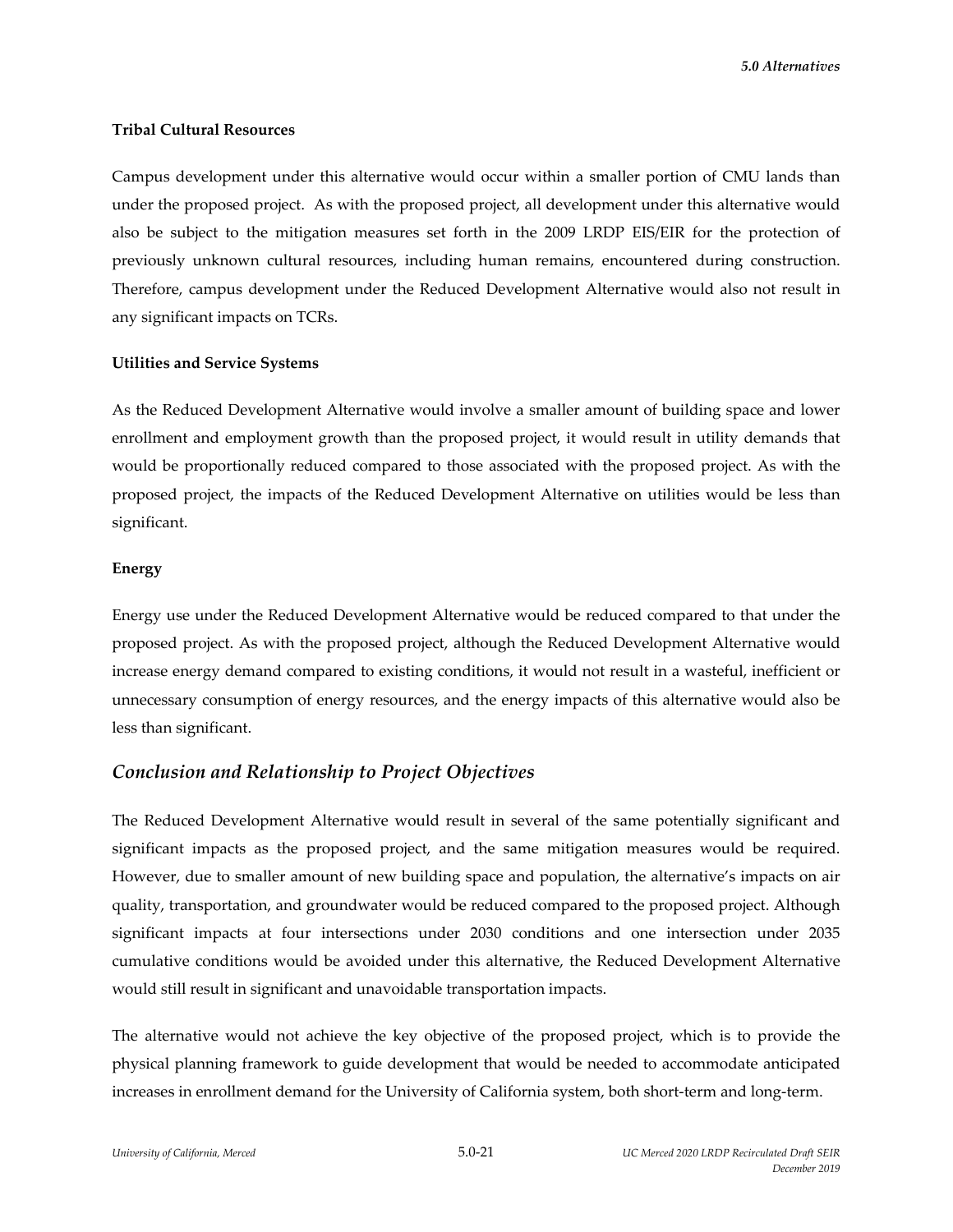# **5.6.3 Alternative 3: Distributed Employment Location Alternative**

## *Description of Alternative*

The Distributed Employment Location Alternative was developed to evaluate the potential to reduce the increase in the number of daily and peak hour vehicle trips to the campus and transportation‐related impacts. Under this alternative, about 35 percent of the new staff employees would be located off campus.

## **Building Program**

As a result of locating some of the new staff off campus under this alternative, the building program on the campus would be slightly reduced compared to that analyzed for the 2020 LRDP. Therefore, instead of the addition of about 1.83 million gsf of new building space to the campus, UC Merced would add approximately 1.79 million gsf of new building space on the campus and would lease or construct about  $45,000<sup>1</sup>$  gsf of building space in Merced to house the 267 new employees who would be located off campus.

## **Campus Population**

Under this alternative, enrollment at the campus would increase at the same rate as analyzed for the 2020 LRDP such that there would be 15,000 students by 2030, an increment of 5,300 students between 2020 and 2030. On-campus resident students would be the same as analyzed for the 2020 LRDP. The increase in faculty and staff would also be the same, with 346 new faculty and 785 new staff added between 2020 and 2030. However, while all of the additional faculty would be located on the campus, 65 percent of the new staff (518 new staff) would be located on the campus and 35 percent or about 267 of the new staff would be located off campus. The increase in on‐campus population under this alternative is presented in **Table 5.0‐1**, above.

## **Land Use Diagram**

With regard to the land use diagram, it is assumed that the diagram under this alternative would be the same as the land use diagram under the proposed 2020 LRDP. With the building program reduced by about 2 percent under this alternative compared to the proposed project, slightly less area within the 274‐ acre CMU area would be developed with new facilities under this alternative.

<sup>&</sup>lt;sup>1</sup> Calculated based on a rate of 165 sq feet per employee. The rate was derived from the Downtown Center, which is a 75,000 gsf building for about 454 employees.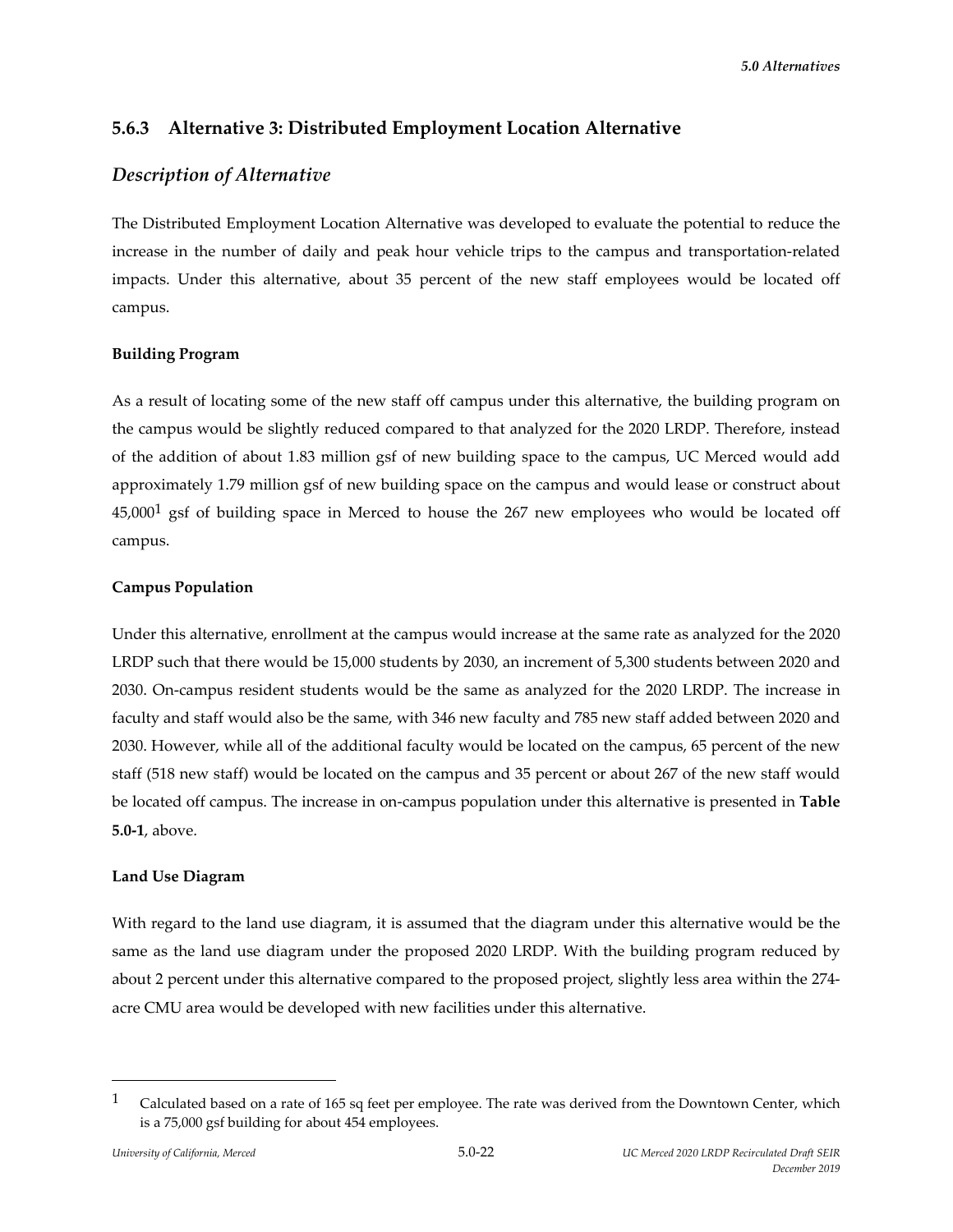## *Environmental Impacts*

### **Air Quality**

The Distributed Employment Location Alternative would accommodate the same number of students, and the employment increase would also the same as under the proposed project, and almost the same amount of building space would be constructed on campus, with a small amount of space either constructed or leased off campus. Therefore, this alternative would result in substantially the same amount of air emissions both during construction and operations as the proposed project, such that it would have the same significant air quality impacts as the proposed project, and two air quality impacts would remain significant and unavoidable even with mitigation.

### **Biological Resources**

As noted above, under this alternative the land use diagram would be the same as under the proposed 2020 LRDP and the new facilities would be built within the 274‐acre area designated CMU. With the building program reduced by just 2 percent under this alternative, a comparable acreage within the CMU area would be developed with new facilities under this alternative. Therefore, the biological resource impacts would be comparable to those of the proposed project. As with the proposed project, this alternative would also result in potentially significant adverse impacts on Crotch bumble bee, specialstatus bird species, and non‐special‐status migratory birds and raptors. However, the impacts would be reduced to a less than significant level with the same mitigation measures set forth for the proposed project.

### **Greenhouse Gas Emissions**

As approximately the same amount of building space would be built or built and leased, and the same enrollment and employment growth would be accommodated under the Distributed Employment Location Alternative, the alternative would result in the same significant GHG impacts as the proposed project and the same mitigation measures would be required to reduce the impacts to a less than significant level.

## **Hydrology and Water Quality**

As approximately the same amount of building space would be built and the same enrollment and employment growth would be accommodated under the Distributed Employment Location Alternative, the alternative would result in the same significant cumulative impact related to groundwater depletion as the proposed project and the same mitigation measure would be required. As with the proposed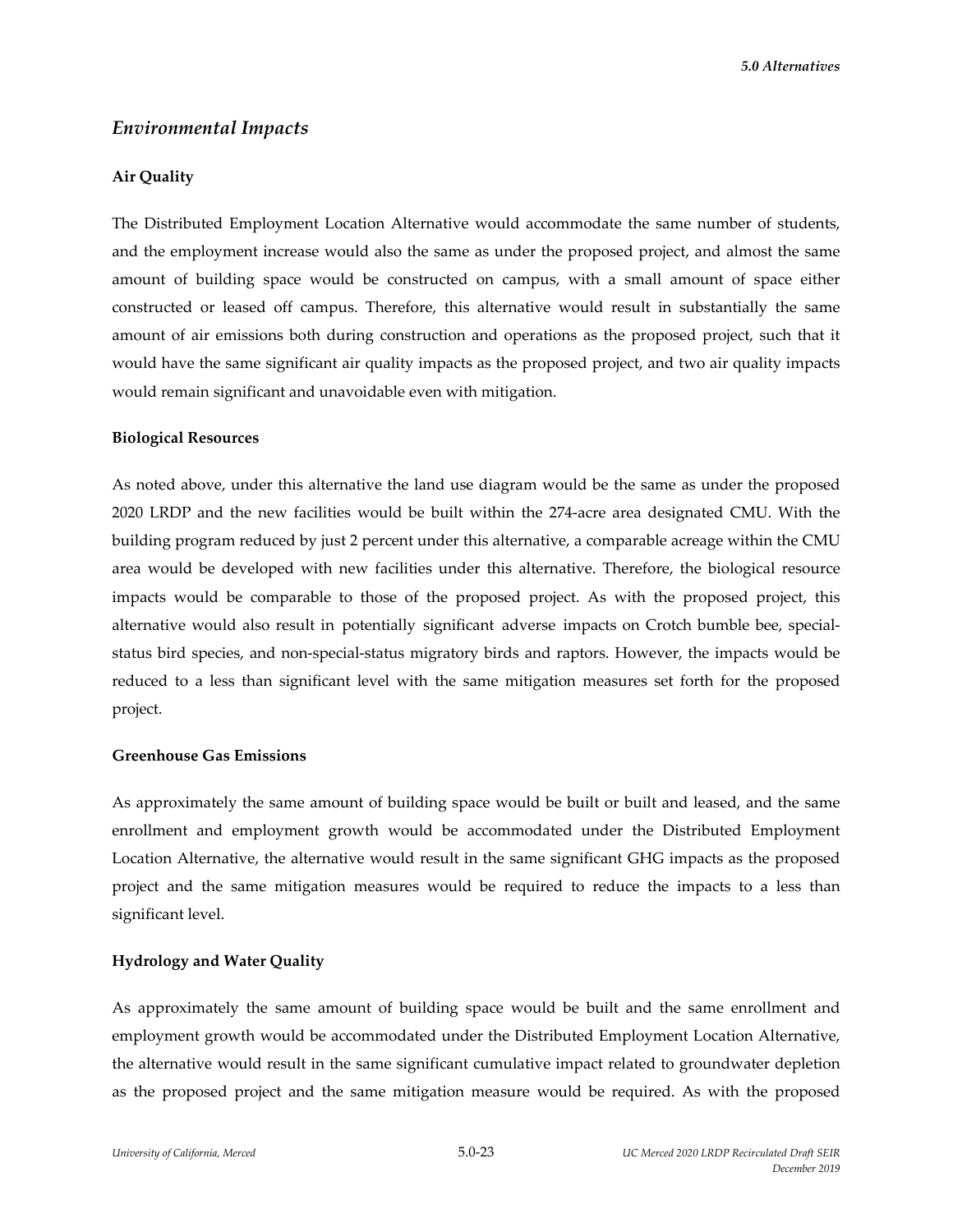project, the impact would not be reduced to a less than significant level with mitigation. All other impacts of the alternative on hydrology and water quality would be less than significant.

### **Noise**

Although the total amount of construction on the campus would be slightly less than that under the 2020 LRDP, construction on the campus under the Distributed Employment Location Alternative would also have the potential to expose existing off-site and future on-site noise-sensitive receptors to elevated noise levels and result in a potentially significant impact and the same mitigation measure would be required. In addition, as this alternative could involve the construction of an office building off-campus, potentially in downtown Merced, construction at that additional site would have the potential to affect nearby receptors. The same or more stringent mitigation measures might be required. In the event that existing space is leased, a construction-phase noise impact on downtown receptors would not occur under this alternative. As with the proposed project, all other noise impacts of this alternative would be less than significant.

### **Population and Housing**

As the Distributed Employment Location Alternative would involve the same amount of campus development as the proposed project, it would accommodate the same enrollment and employment increase as the proposed project, with just one difference that some of the new employees would be located off campus. Consequently, it would result in the same less than significant impact on population and housing in the study area as the proposed project.

#### **Public Services and Recreation**

As the Distributed Employment Location Alternative would involve the same amount of campus development as the proposed project, it would accommodate the same enrollment and employment increase as the proposed project, with only a small number of the new employees located off campus. Therefore, the alternative would result in the same potentially significant impact on Lake Yosemite Regional Park as the proposed project, and the same mitigation measure would apply and would reduce the impact to a less than significant level.

### **Transportation**

As the Distributed Employment Location Alternative would involve the same amount of campus development as the proposed project, it would accommodate the same enrollment and employment increase as the proposed project, with a small number of the new employees located off campus. As a result of placing some of the new employees off campus, this alternative would generate a slightly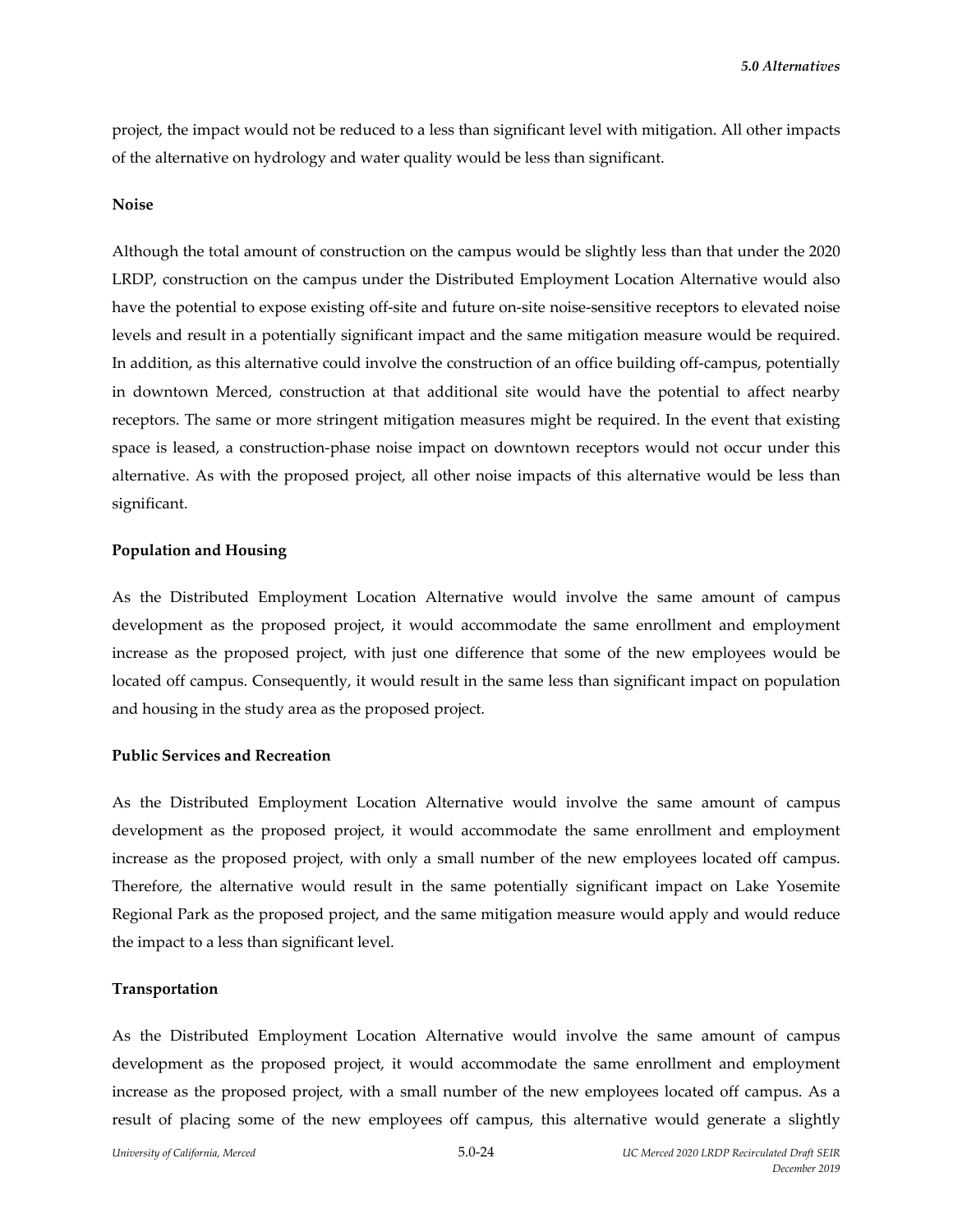smaller number of daily and peak hour vehicle trips to the campus. The peak hour trips under this alternative would be reduced by 13 percent under 2030 conditions and by 14 percent under 2035 conditions, compared to the proposed project. As a result of the reduction in peak hour trips, under 2030 conditions, this alternative would result in significant impacts at seven intersections compared to nine intersections under the proposed project. Significant impacts at intersections #13 and 14 would be avoided. Under 2035 cumulative conditions, this alternative would result in significant impacts at all 15 intersections that would be significantly affected under the 2035 Campus Scenario. Similar to the proposed project, with the improvements listed in **Table 4.8‐9**, traffic operations at the affected intersections would be restored to acceptable levels of service. However, because the implementation of the improvements is not within University control and depends on the responsible agencies, the impacts, although reduced under this alternative, would remain significant and unavoidable with mitigation.

### **Tribal Cultural Resources**

Campus development under this alternative would occur within a slightly smaller portion of CMU lands than under the proposed project. As with the proposed project, all development under this alternative would also be subject to the mitigation measures set forth in the 2009 LRDP EIS/EIR for the protection of previously unknown cultural resources, including human remains, encountered during construction. Therefore, campus development under the Distributed Employment Location Alternative would also not result in any significant impacts on TCRs.

#### **Utilities and Service Systems**

As the Distributed Employment Location Alternative would involve a slightly smaller amount of building space and slightly smaller on‐campus population than the proposed project, it would result in utility demands at the campus that would be proportionally reduced compared to those associated with the proposed project. However, utilities would be needed at the downtown location to serve the employees who would be located off campus. As with the proposed project, the impacts of this alternative on utilities would be less than significant.

#### **Energy**

Energy use on the campus under the Distributed Employment Location Alternative would be slightly reduced compared to that under the proposed project, although some energy use would occur at the downtown location where some of the new employees would be located. As with the proposed project, although the Distributed Employment Location Alternative would increase energy demand compared to existing conditions, it would not result in a wasteful, inefficient or unnecessary consumption of energy resources, and the energy impacts of this alternative would also be less than significant.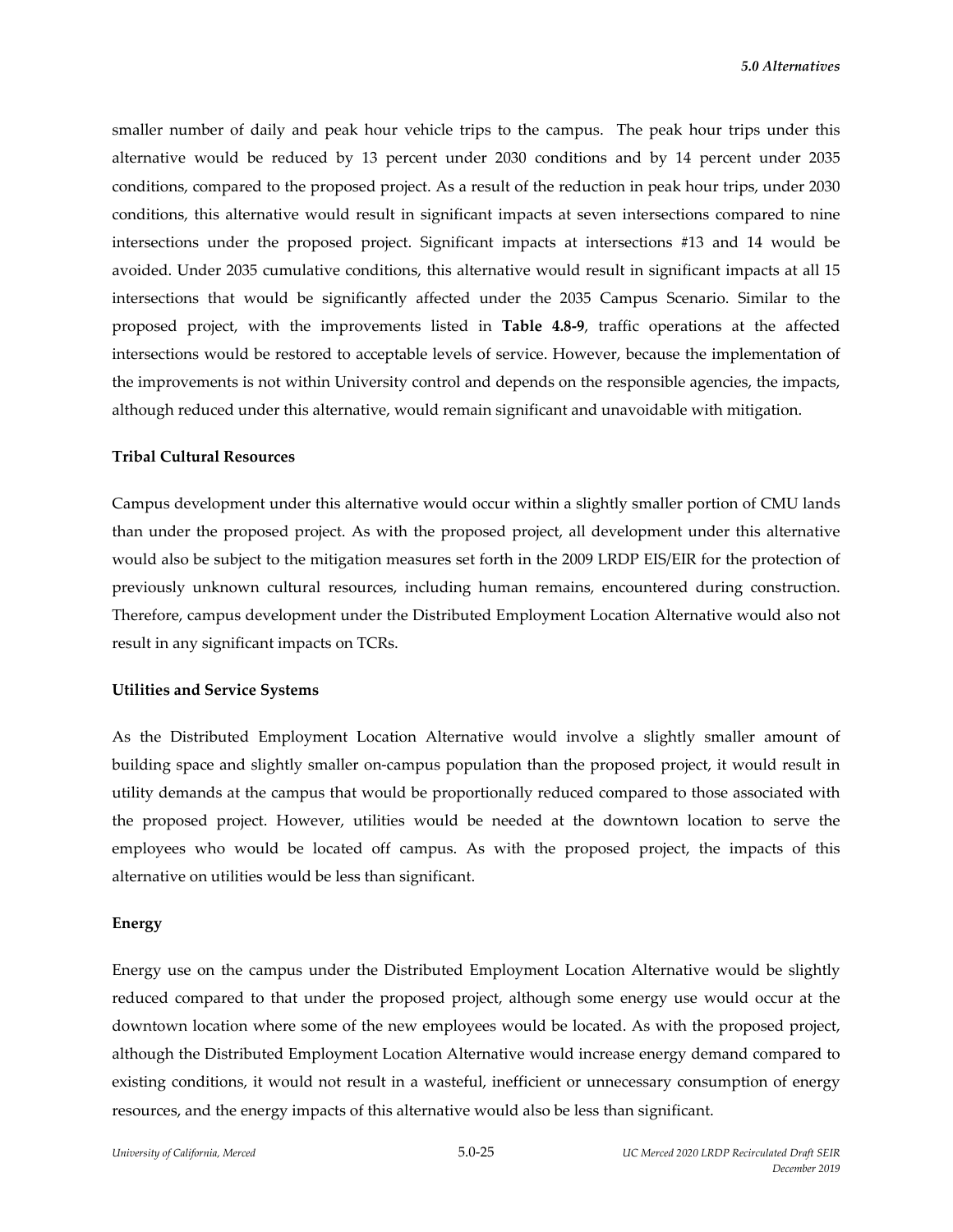## *Conclusion and Relationship to Project Objectives*

The Distributed Employment Location Alternative would result in the same potentially significant and significant impacts as the proposed project, and the same mitigation measures would be required. The significant and unavoidable air quality and cumulative groundwater impacts of the proposed project would not be avoided by the Distributed Employment Location Alternative, and the significant and unavoidable transportation impacts to study area intersections would be reduced but not avoided.

The alternative would achieve all of the key objectives of the proposed project but would result in a slightly greater overall cost than the project, in the event that the needed space is constructed and not leased in downtown Merced. This would be because economies of scale are not achieved if a small amount of building space is built elsewhere. Also there would be cost associated with acquisition of land. Hence, the alternative would not meet the objective of reducing the costs of the next phase of campus development.

# **5.7 COMPARISON OF ALTERNATIVES/ENVIRONMENTALLY SUPERIOR ALTERNATIVE**

**Table 5.0‐2** presents a summary comparison of the alternatives evaluated in detail. The table is designed to allow a reader to compare the impacts of the proposed project with that of the alternatives, so that the reader can determine whether the alternative would result in similar, greater, or lesser environmental impacts than the proposed project.

CEQA requires the identification of the environmentally superior alternative among the alternatives to the proposed project. The environmentally superior alternative must be an alternative to the proposed project that reduces some of the environmental impacts of the proposed project, regardless of the financial costs associated with this alternative. Identification of the environmentally superior alternative is an informational procedure and the alternative identified as the environmentally superior alternative may not be that which best meets the goals or needs of the proposed project.

As the table shows, although impacts on air quality, groundwater, and transportation would still remain significant and unavoidable, the Reduced Development Alternative would reduce all of the significant environmental impacts of the proposed project. This alternative would, therefore, be the environmentally superior alternative. It would not, however, meet the proposed project's objective of accommodating the projected increase in enrollment at UC Merced through 2030.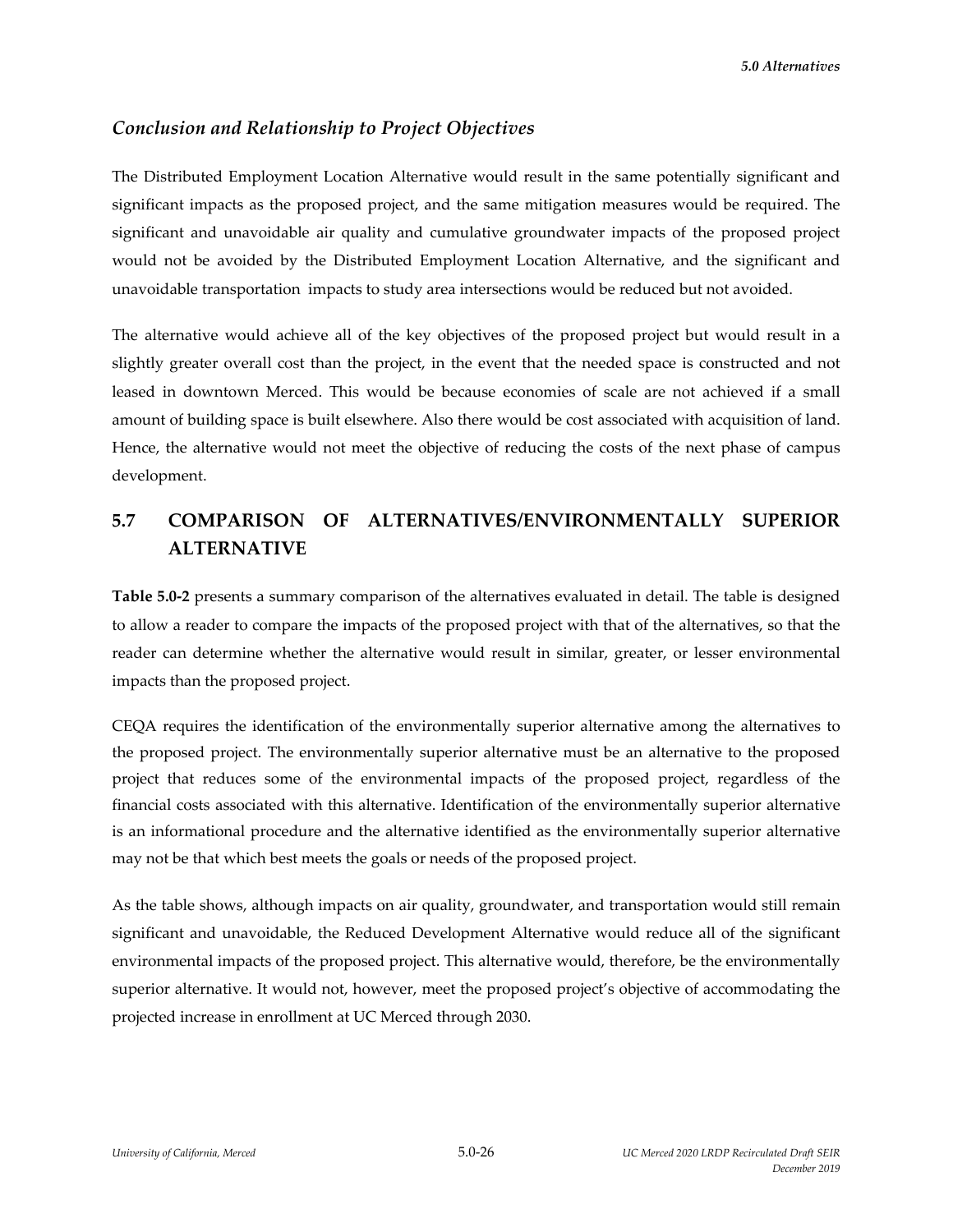|                                                                                                                                                                                                                                                                                                                                                                                | <b>Proposed Project</b>             | Alternative 1             | <b>Alternative 2</b>      | Alternative 3                         |
|--------------------------------------------------------------------------------------------------------------------------------------------------------------------------------------------------------------------------------------------------------------------------------------------------------------------------------------------------------------------------------|-------------------------------------|---------------------------|---------------------------|---------------------------------------|
| Project Impact                                                                                                                                                                                                                                                                                                                                                                 | (Before and<br>After<br>Mitigation) | No<br>Project             | Reduced<br>Development    | Distributed<br>Employment<br>Location |
| LRDP Impact AQ-2: Campus development under<br>the 2020 LRDP would result in operational emissions<br>that would involve a cumulatively considerable net<br>increase of criteria pollutants for which the air basin<br>is in non-attainment.                                                                                                                                    | S/SU                                | Similar; S/SU             | Reduced; S/SU             | Similar; S/SU                         |
| Cumulative Impact C-AQ-1: The construction and<br>operation of the campus under the 2020 LRDP, in<br>conjunction with other past, present, and reasonably<br>foreseeable future development in the project area,<br>could hinder air quality attainment and maintenance<br>efforts for criteria pollutants.                                                                    | S/SU                                | Similar; S/SU             | Reduced; S/SU             | Similar; S/SU                         |
| LRDP Impact BIO-4: Implementation of the 2020<br>LRDP would result in a potentially significant adverse<br>impact on nesting and overwintering habitat for<br>Crotch bumble bee.                                                                                                                                                                                               | <b>PS/LTS</b>                       | Greater;<br>PS/LTS        | Reduced;<br>PS/LTS        | Similar;<br><b>PS/LTS</b>             |
| LRDP Impact BIO-9: Implementation of the 2020<br>LRDP would result in potentially significant adverse<br>impacts on special-status bird species and non-<br>special-status migratory birds and raptors.                                                                                                                                                                        | <b>PS/LTS</b>                       | Greater;<br>PS/LTS        | Reduced;<br>PS/LTS        | Similar;<br>PS/LTS                    |
| Cumulative Impact C-HYD-2: Development of the<br>campus under the 2020 LRDP, in conjunction with<br>other past, present, and reasonably foreseeable future<br>development in the project area, would not<br>substantially interfere with groundwater recharge but<br>would deplete groundwater supplies and contribute<br>to an overdraft of the regional groundwater aquifer. | S/SU                                | Similar; S/SU             | Reduced; S/SU             | Similar; S/SU                         |
| LRDP Impact NOI-3: Construction activities<br>associated with development under the 2020 LRDP<br>could expose existing off-site and future on-site<br>noise-sensitive receptors to elevated noise levels.                                                                                                                                                                      | <b>PS/LTS</b>                       | Similar;<br><b>PS/LTS</b> | Reduced;<br>PS/LTS        | Similar;<br>PS/LTS                    |
| LRDP Impact NOI-4: Pile driving activities during<br>construction could expose nearby receptors to<br>perceptible levels of groundborne vibration.                                                                                                                                                                                                                             | PS/LTS                              | Similar;<br>PS/LTS        | Reduced;<br>PS/LTS        | Similar;<br>PS/LTS                    |
| LRDP Impact PUB-6: Implementation of the 2020<br>LRDP would increase the use of Lake Yosemite<br>Regional Park which could accelerate physical<br>deterioration of park facilities.                                                                                                                                                                                            | <i>PS/LTS</i>                       | Similar;<br>PS/LTS        | Reduced;<br><b>PS/LTS</b> | Similar;<br>PS/LTS                    |
| LRDP Impact TRANS-1: Implementation of the 2020<br>LRDP would significantly affect study area<br>intersections during peak commute hours under<br>2030 plus project conditions.                                                                                                                                                                                                | S/SU                                | Similar; S/SU             | Reduced; S/SU             | Similar; S/SU                         |
| Cumulative Impact C-TRANS-1: Implementation of<br>the 2020 LRDP would significantly impact study<br>area intersections during peak commute hours under<br>2035 plus project conditions.                                                                                                                                                                                        | S/SU                                | Similar; S/SU             | Reduced; S/SU             | Similar; S/SU                         |

**Table 5.0‐2 Summary Comparison of Project Alternatives <sup>a</sup>**

*Source: Impact Sciences and Barati Consulting 2019*

<sup>a</sup> This table lists only the significant or potentially significant environmental impacts of the proposed project. A less than significant impact *of the project is listed only if an alternative would worsen that impact of the project.*

*SU = Significant and unavoidable*

*Similar = Impact similar to proposed project*

*S = Significant impact*

*Reduced = Impact less than proposed project*

*PS = Potentially significant impact*

*LTS = Less than significant impact*

*Greater = Impact greater than proposed project*